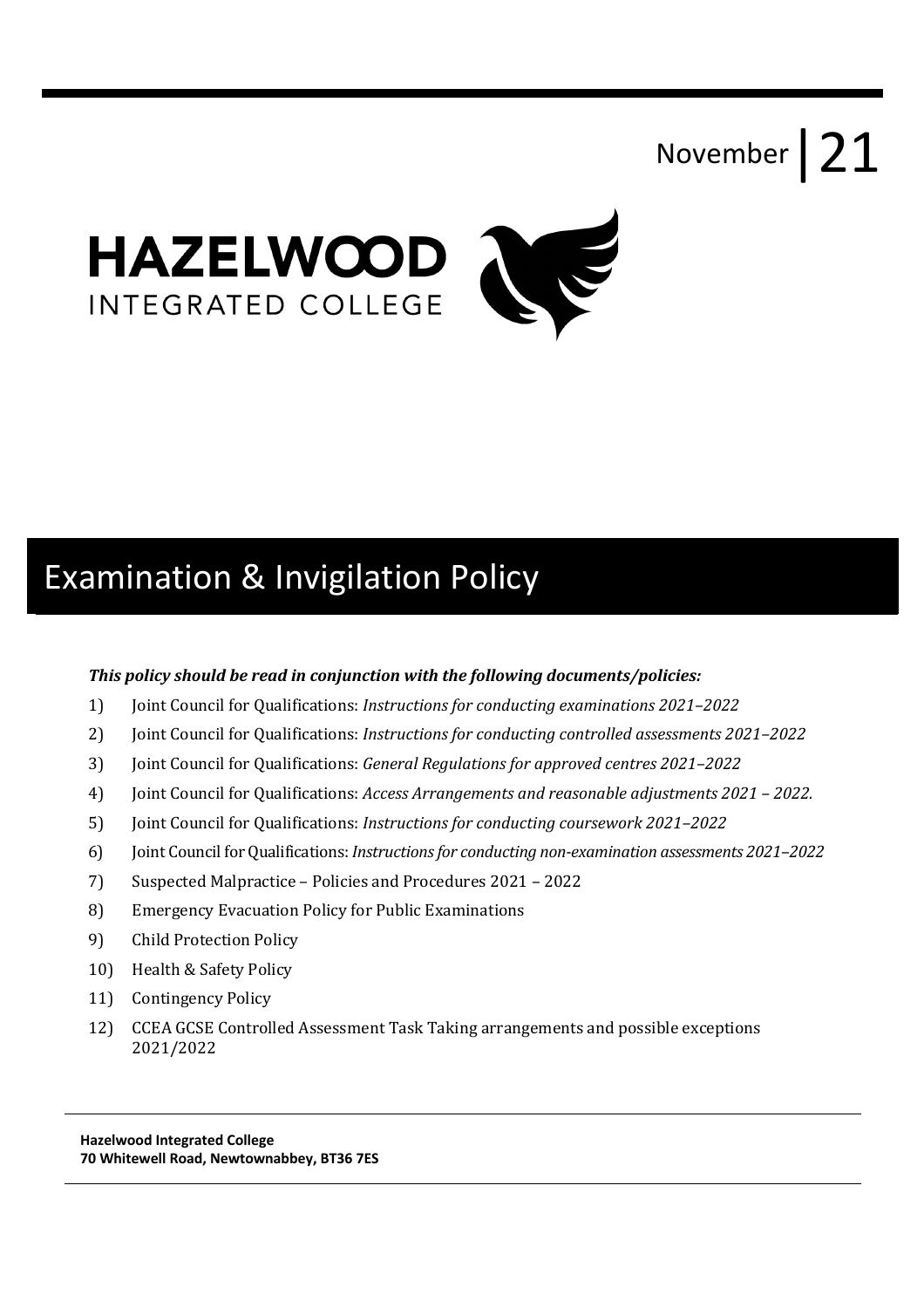# **Examination Policy Checklist**

Have all senior school students received hard copies or an electronic copy of the relevant student documentation - Information for candidates (written examinations/on-screen tests/Using Social Media) to include a Hazelwood PowerPoint of Examination conduct

Has the Hazelwood Examination Policy been updated in line with JCQ requirements for the specific year

Have all the Examination Invigilators  $\left($ old/new) been trained this year in regard to the JCQ requirements to include contingency plans and the emergency Evacuation Policy

Have all relevant staff read the Policy in line with JCQ requirements and documentation

*Roles and specific pages that must be read in line with that role* 

| a) Examination Officer                     | All of JCQ documentation            |
|--------------------------------------------|-------------------------------------|
| b) Invigilators                            | Page $23 - 32$                      |
| c) Invigilators/Assistants/Readers/Scribes | Page $25 - 32$                      |
| d) Teaching Staff                          | <b>Hazelwood Examination Policy</b> |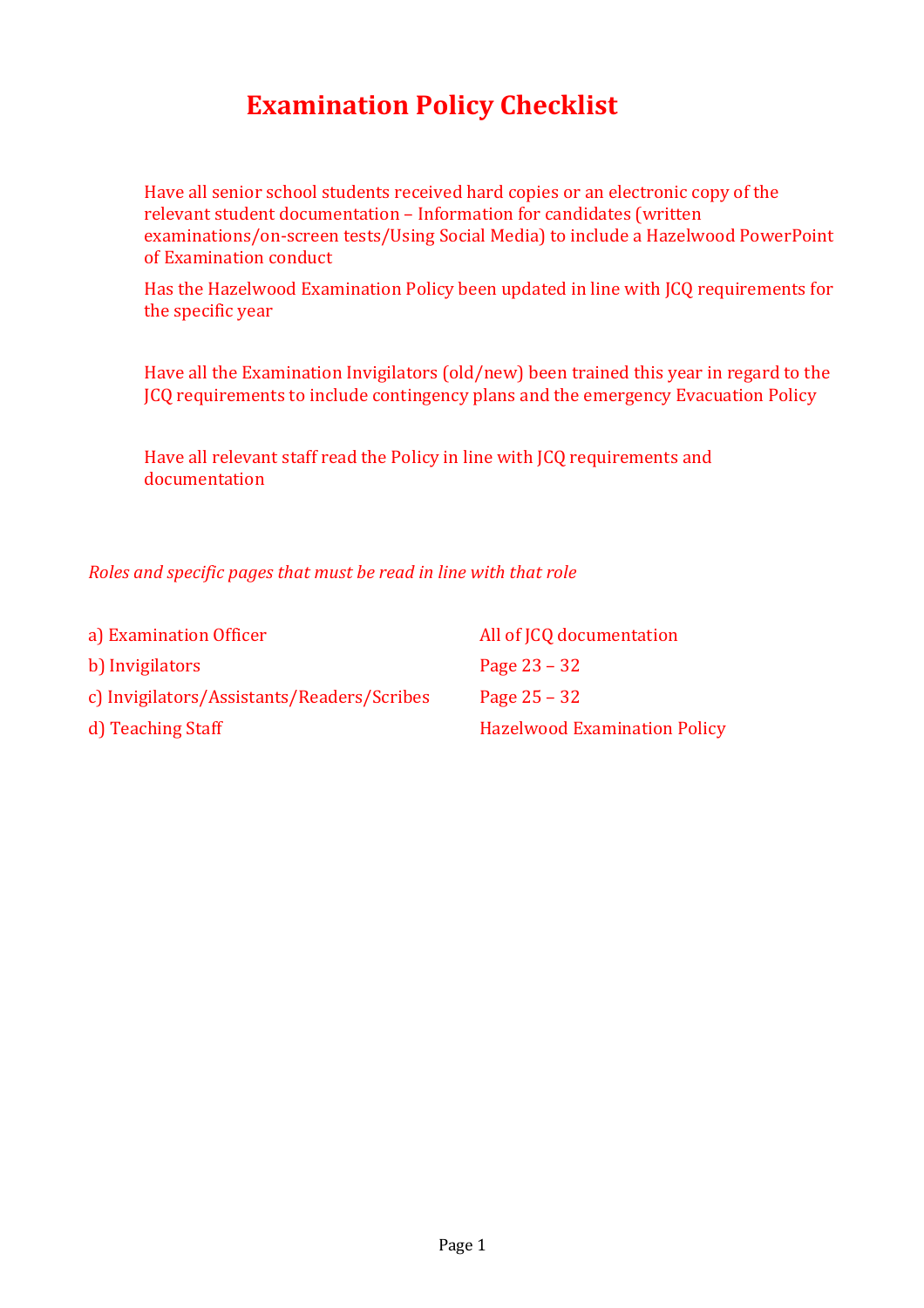#### *Summary:*

This policy has been compiled in consultation with Heads of Department and the Senior Leadership Team.

# *Additional Notes*

Policy Number: 2014/08/28

### *History:*

Drafted: 28th August 2014

*Examination Policy 2014* combined with *Invigilation Policy 2011* on 29th September 2015 by Ms T. Beare.

Reviewed and updated October 2016 by Ms Tracy Beare

Reviewed and updated October 2017 by Ms Tracy Beare

Reviewed and updated May 2018 by Ms Tracy Beare

Reviewed and updated November 2018 by Ms Tracy Beare

Reviewed and updated November 2019 by Ms Tracy Beare

Updated and amended 29th June 2020 by Ms Tracy Beare in line with CCEA appeals information for August 2020

Reviewed and updated November 2020 by Ms Tracy Beare

Reviewed and updated November 2021 by Ms Tracy Beare and Ms Catherine Delaney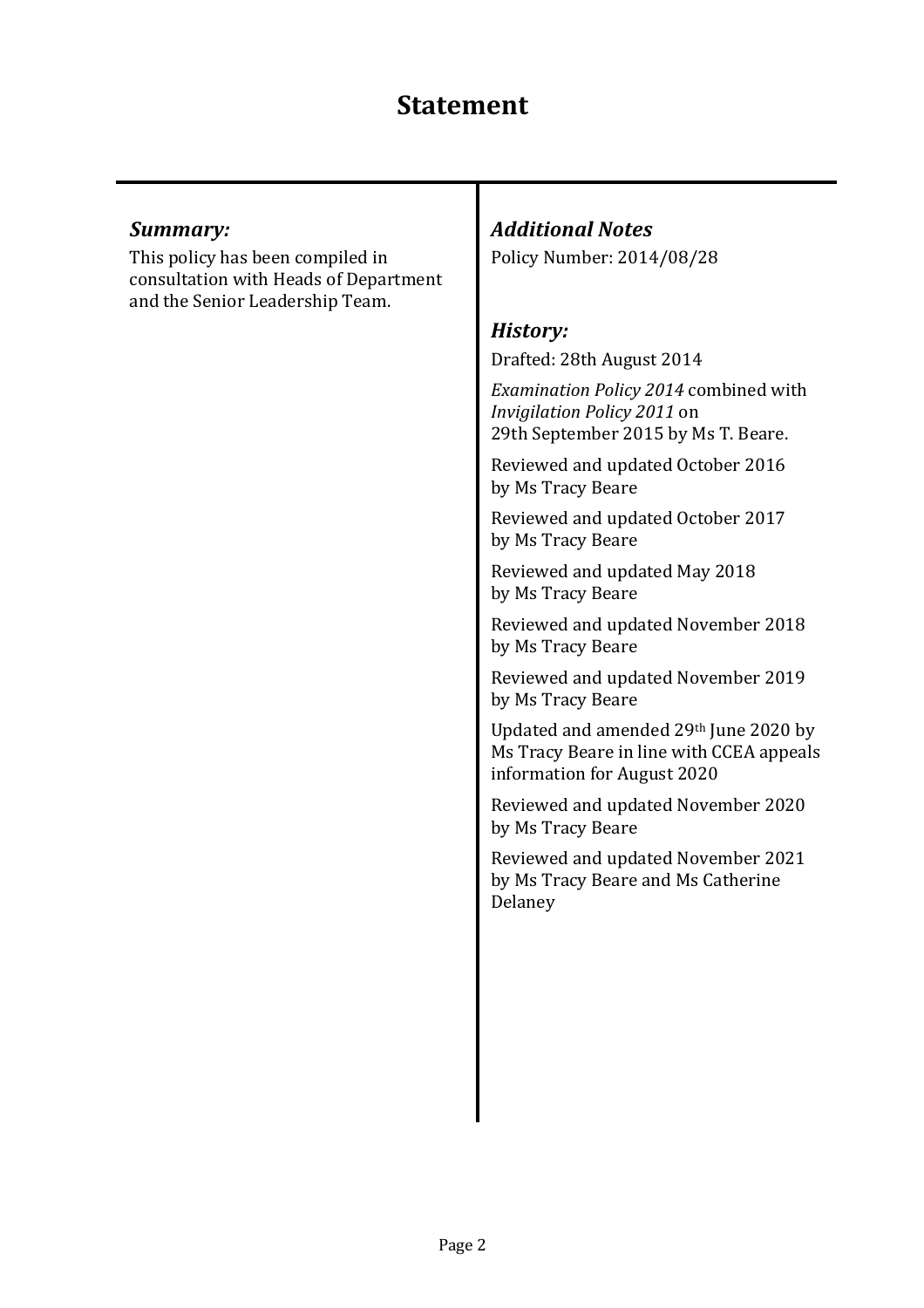# **EXAMINATION POLICY FOR ASSESSMENT DECISIONS AT GCSE, AS AND A LEVEL**

### *Introduction*

This policy is designed to promote quality, consistency, accuracy and fairness in assessment and awarding. The policy is to ensure the planning and management of examinations is conducted efficiently and in the best interest of all candidates so that the integrity of the assessment process can be maintained. In all cases, the final awarding decisions are taken by the Awarding Bodies: AQA; OCR; Edexcel; CCEA and others. (Cambridge Nationals/Technicals, OCN NI, WIEC to include GCE A2 Science Practical Examinations, BTEC (Firsts, Technicals, Nationals, Awards)

This document covers the school's policy in dealing with the Awarding Bodies, the Joint Council for Qualifications (JCQ), internal departments, staff of the school and any other parties involved in awarding matters. The Policy will ensure the operation of an efficient examination system with clear guidelines for all relevant staff. These instructions must be used in timetabled written and on-screen examinations. Failure to adhere to these instructions could adversely affect candidates.

It is the responsibility of everyone involved in the centre's Examination processes to read, understand and implement this policy. (Heads of Centre, SLT members, exam officers, invigilators, communication professionals, language modifiers, practical assistants, prompters, readers and scribes) This Policy will be reviewed annually in line with ICQ requirements.

The Head of Centre (Mrs Maire Thompson) is accountable to the awarding bodies for ensuring that the centre is compliant with the published JCQ regulations and awarding body requirements to ensure the security and integrity of the examinations/ assessments. **IT IS** THE RESPONSIBILITY OF THE HEAD OF CENTRE TO ENSURE THAT ALL STAFF COMPLY WITH THE INSTRUCTIONS IN THIS BOOKLET AND THAT OF THE JCQ REQUIRMENTS.

# **Examinations and Procedures Relating to Examinations**

Examinations policy is decided by the Leadership Team with reference to the guidance and regulations supplied by the ICQ and the Awarding Bodies. The Examinations Officer, Mrs Catherine Delaney, is responsible to the Principal for the day-to-day administration of the examinations system. Head of centre, senior leaders and examinations officers must familiarise themselves with the content of the  $ICO$  document  $2021 - 2022$ .

All candidates should note that the Awarding Bodies are often unable to process appeals and queries relating to the examinations process, timetabling, internal assessment or complaints from students or parents. All queries of this type must be raised in the first instance with the school Examinations Officer. Should a complaint relating to the administration of some part of the exams process be made against the Examinations Officer, this must first be notified to the Principal, Ms Maire Thompson. The Examination Officer must be available after the completion of afternoon exams. Any booklets, papers must be placed in the centre's secure storage facility.

At the time of the exams, candidates must be aware of the ICQ 'Warning to Candidates' (ref p63 JCQ booklet 2021–2022), a copy of which is posted inside and outside of each examinations room. During examinations, candidates must follow any instructions given to them by the Examinations Officer or any Invigilator present. Candidates must also be aware of the regulations regarding the submission of coursework and Controlled Assessment,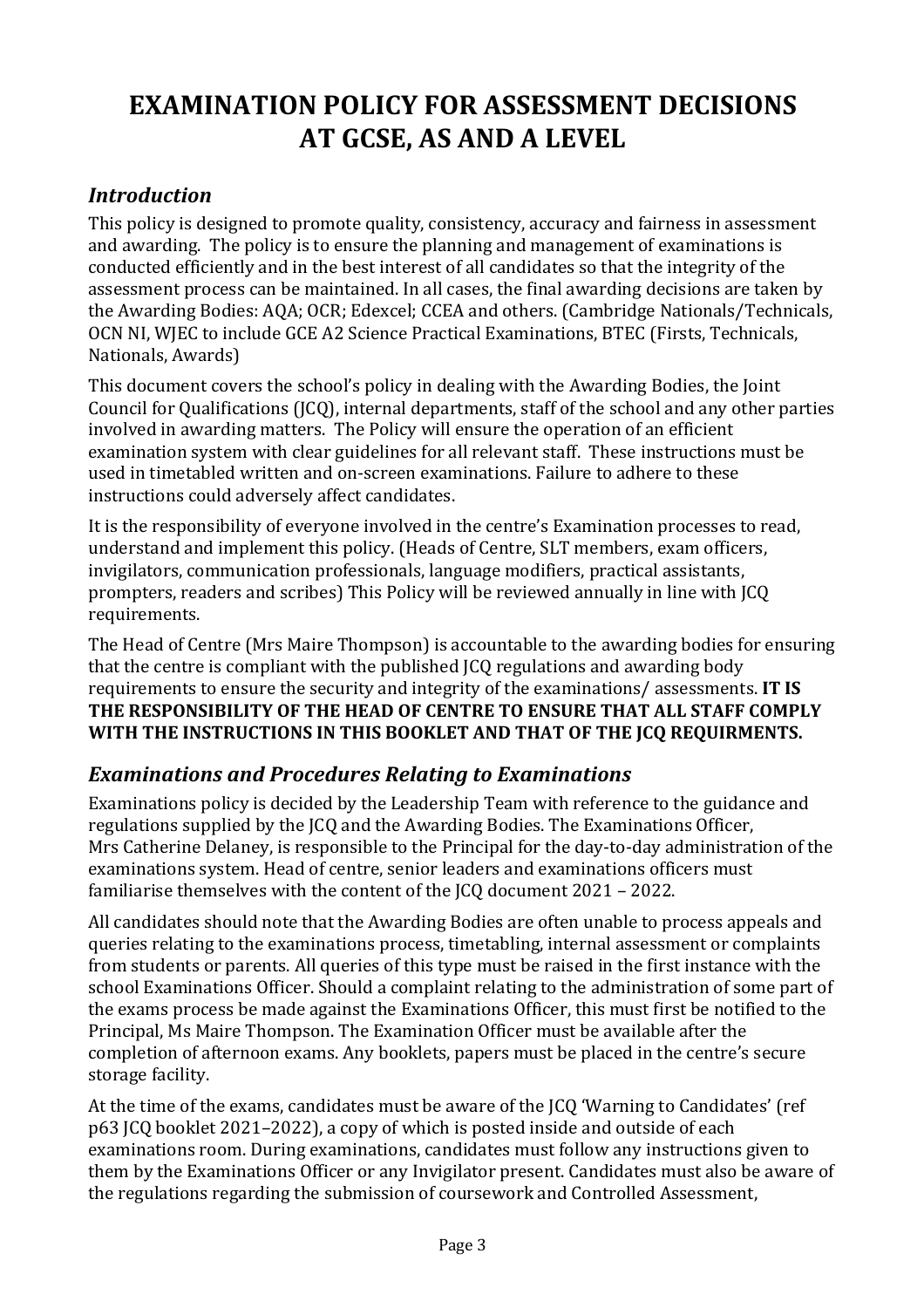particularly those relating to the proper acknowledgement of sources. Failure to do so can result in the Awarding Bodies or the ICQ setting penalties which can include official reprimands, loss of examination marks or in extreme cases the loss of all examination results and banning from future examinations.

The school undertakes to run the examinations system in accordance with the published ICO guidance, given in the Instructions for the Conduct of Examinations (ICE) document, and others.

# *Mobile Phones Examinations/Controlled Assessments*

The personal possession of a mobile phone during an Examination or Controlled Assessment (ref Appendix 7 Page 70 ICO booklet 2021–2022), whether switched on or not, is an offence under JCQ regulations. School policy is that mobile phones should not be brought into the examination/assessment room, and if they are they should be handed to an Invigilator/Assessor who will secure them until the end of the examination session. Failure to observe this regulation may result in the loss of all results for the exam.

Hazelwood will ensure that the JCQ information for candidates (on-screen tests, social media and written examinations) are distributed to all candidates electronically or in hard format prior to examinations taking place.

# **Internal Assessment**

Under the Joint Council Code of Practice, the Awarding Bodies require schools offering their examinations to:

have a published appeals procedure relating to internal assessment decisions;

make this document available and accessible to candidates.

The Awarding Body will moderate the assessed coursework/Controlled Assessment and the final mark awarded is that of the Awarding Body. This mark is outside the control of the school and is not covered by this procedure.

#### *The school will ensure that:*

- 1) work submitted by the candidate for assessment has been authenticated as original work according to the guidance issued by the Joint Council;
- 2) at the beginning of the school year, candidates are given written guidance about the Awarding Bodies regulations on the production of coursework & Controlled Assessment, the school's deadlines for submission as well as information about the school's appeals procedure.
- 3) within each department, candidates are given adequate and appropriate time to produce the coursework & Controlled Assessment;
- 4) internal assessments are conducted by staff who have an appropriate level of knowledge, understanding and skill;
- 5) the consistency of the internal assessment is secured through the departmental mark scheme or marking criteria and internal standardization, as necessary;
- 6) the staff responsible for internal standardization of a subject will endeavour to attend appropriate training sessions given by the relevant Awarding Body.

# **Written examination contingency plan: Please refer to the Contingency**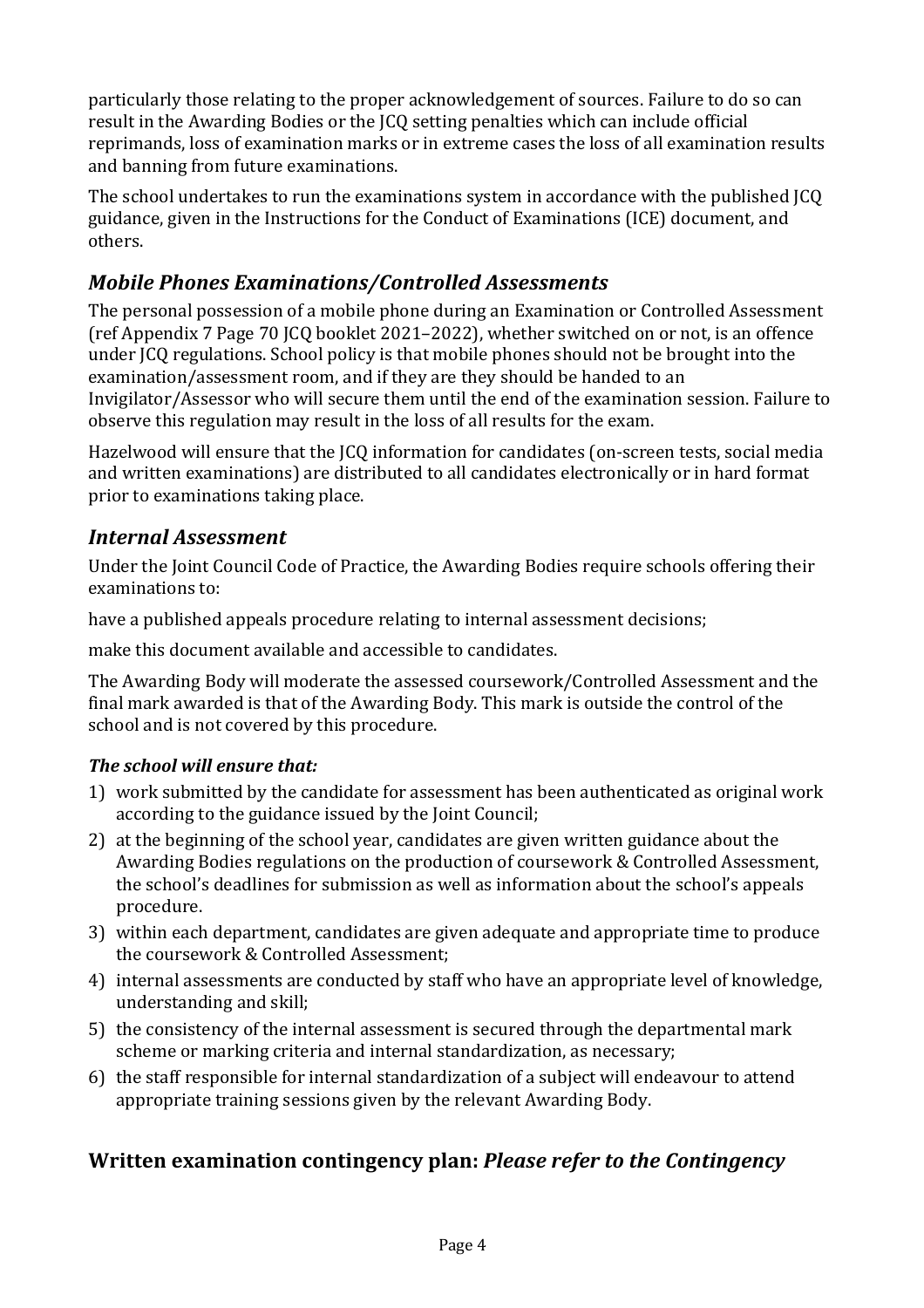# *Policy June 2018 ONWARDS*

This plan examines potential risks and issues that could cause disruption to the management and administration of the exam process at Hazelwood Integrated College. By outlining actions/procedures to be invoked in case of disruption it is intended to mitigate the impact these disruptions have on our exam process.

Alongside internal processes, this plan is informed by scenarios contained in the Joint contingency plan in the event of widespread disruption to the examination system in England, Wales and Northern Ireland where it is stated that "Centres should prepare planes for any disruption to examinations as part of their general emergency planning. It is important to ensure that relevant centre staff are familiar with the plan. Consideration should be given as to how these arrangements will be communicated to candidates, parents and staff should disruption to examinations occur".

This plan complies with  $|CQ|$  general regulations (section 15) in that:

The centre agrees to "have in place a written examination contingency plan/examinations policy which covers all aspects of examination administration. This will allow members of the senior leadership team to have a robust contingency plan in place, minimising risk to examination administration, should the examinations officer be absent at a crucial stage of the examination cycle. **Wednesday 24 June 2021** is designated by the awarding bodies as a "contingency day" for examinations.

#### *Criteria for implementation of the policy plan*

- Exams officer unable to identify sufficient/appropriate rooms during exams timetable planning
- $\bullet$  Insufficient rooms available on peak exam days
- Main exam venues unavailable due to an expected incident at exam time or in the event of our Assembly Hall or Sports Hall being out of Action, the following contingency plan will be put in place: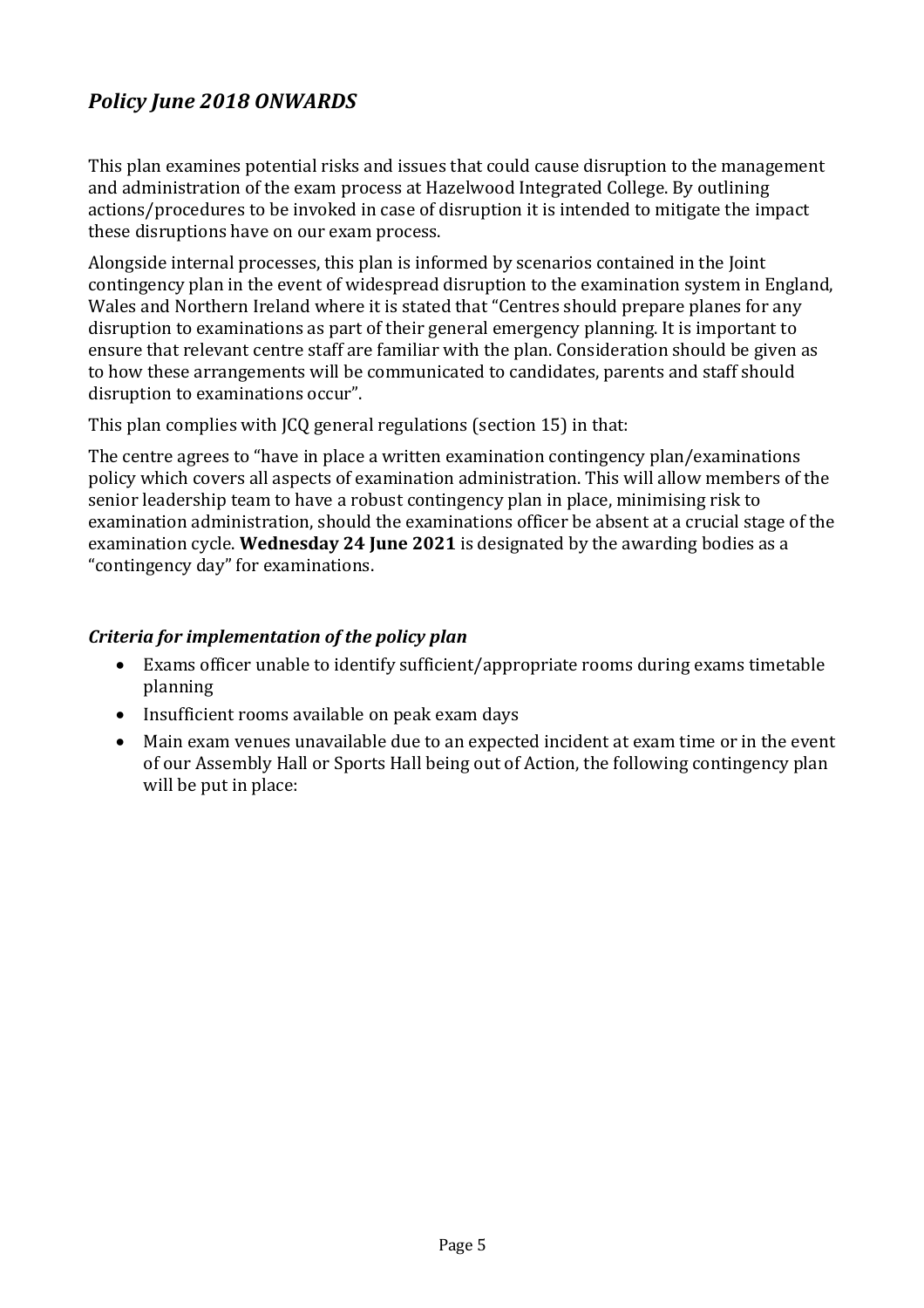# **Examination Coursework/Controlled Assessment Procedure at Hazelwood Integrated College**

Coursework/ Controlled Assessment is defined as any piece of written or practical work that is marked by the school or an external examiner and which contributes to a GCSE, AS or A Level Award.

Students must read and understand fully the Notice to Candidates from the Joint Council for Qualifications about Coursework & Controlled Assessment Regulations.

Irregularities in coursework or Controlled Assessment discovered prior to the student signing a declaration of authentication will not be reported to the Awarding Body but dealt with as an internal disciplinary matter. The work will not gain any credit.

An irregularity in coursework or Controlled Assessment discovered after the signing of the declaration of authentication by the student will be reported to the Awarding Body which may lead to disqualification from the subject.

Coursework & Controlled Assessment must be handed in by the agreed published departmental deadline.

Controlled Assessment must never leave the school building in the possession of the student they should be handed it to teachers at the end of each session and secured until the next. Coursework and portfolios including controlled assessments need to be secure and confidential at all times whilst in a teacher's possession. It is not acceptable for teaching staff to share the live work of candidates with other candidates. Work must be stored safely and securely and retained until moderation has passed or an appeal or malpractice investigation has been completed.

All students are given the same and sufficient time to complete the work.

Students are given clear instructions as to the time and place for handing in the work.

The work must be handed in by the student to the designated teacher and not given to another student to hand in.

If the student is absent from school on the deadline day, a parent/carer or friend must bring the coursework to school to be handed in to meet the deadline.

If it is impossible to deliver coursework to school, the appropriate Head of Department or, in case of absence, his or her representative, must be contacted by phone on the deadline day for advice.

If the coursework or Controlled Assessment has not been completed by the deadline, the incomplete work must be handed in on the deadline day to receive a mark. There will be no further opportunity to complete this work for an improved mark.

Normally there will be no extension of a coursework or Controlled Assessment deadline if a student is absent for a day or two during the period that the coursework/ Controlled Assessment is being completed.

If there are any special circumstances  $e.g.$  a prolonged absence covered by a medical certificate, there is a possibility of an extension, but this must be negotiated with the appropriate Head of Department.

The school policy is that mobile phones should not be brought into the examination/assessment room, and if they are, they should be handed to the assessor who will secure them until the end of the session.

Secure Storage is required from the point at which candidates embark on producing work for assessment. All work that will be submitted for assessment must always be collected at the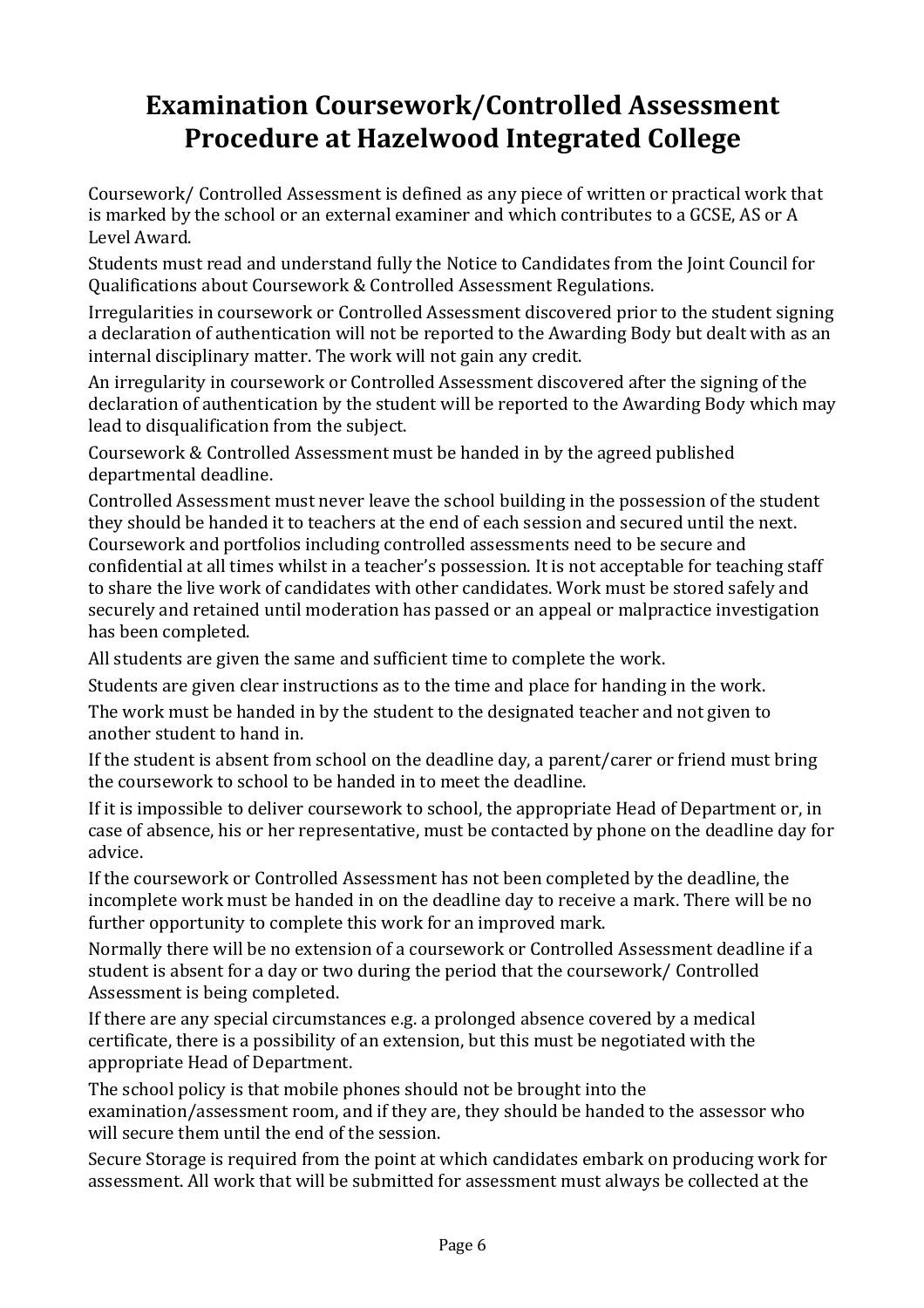end of each session and stored securely between sessions. (I.e. securely locked cabinet or cupboard)

(Please read in conjunction with ICO Instructions for Conducting Non- Examination Assessments 2021 – 2022)

# *Internal Appeals Procedure*

The grounds for appeal relate only to the procedures used in arriving at internal assessment decisions or the production of externally assessed work and do not apply to the judgement themselves.

The appeal must be made in writing to the School's Examinations Officer. The grounds for the appeal must be clearly stated. The candidate can be supported in the presentation of their case by a parent/carer/friend.

The Principal will nominate a member of staff, normally the Examinations Officer (EO), to lead the enquiry provided that the EO has played no part in the original assessment process. An experienced Head of Department or School Governor to act as an independent member will also be on the panel.

The panel will examine the evidence for the procedures used in the assessment, decide upon their appropriateness and that the procedures have been properly followed as required by the Awarding Body concerned. The enquiry will be completed by the end of that examination series.

The panel's findings will be formally reported back to the candidate/parent/carer.

Records of the request for the appeal, the evidence, deliberations of the panel and the result will be kept by the Examinations Officer, Mrs Catherine Delaney, and made available to the Awarding Body if required.

# APPEALS PROCEDURE FOR CENTRE ASSESSED GRADES (CAGS) 2020 ONLY

# **APPEALS AGAINST CENTRE ASSESSED GRADES 2020**

- Heads of Department will ensure the CAG are based upon a holistic professional judgement, balancing the different sources of evidence. They will draw on all existing records and available evidence. Judgements will be made taking into account the available data and evidence on individual student performance. *(Reference CCEA: Awarding for GCSE, AS and A Level Qualifications Summer 2020 Pages 4 - 6)*
- Heads of Department will ensure that all CAGs are ready for despatch at the correct time.
- Once CAGs have been forwarded to the Examinations Officer and Vice Principal AL, the processes of which were employed by teaching staff and departments to produce CAGs will be re-interrogated at a meeting(s) with the Vice Principal, the Examinations Officer and Heads of Departments. This may lead to further consideration regarding processes used which may also lead to further CAGs grade and rank order adjustments, prior to "signing the CAGs off" to the relevant Examination Board.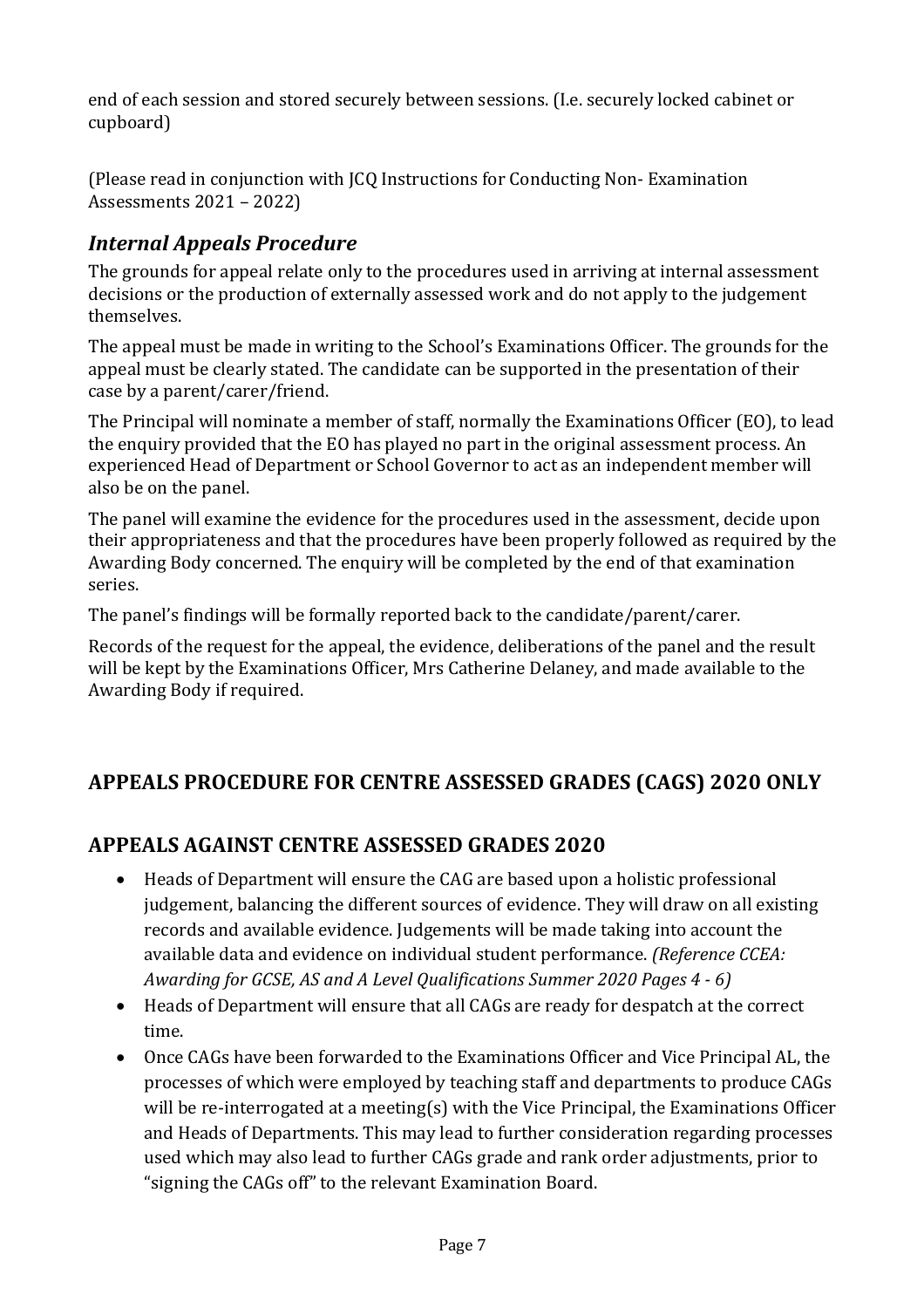# *Appeals against Centre Assessed Grades*

The main points of the appeals procedure are as follows:

- 1. Appeals will only be considered if they apply to the *process* leading to an assessment.
- 2. There is no appeal against the mark or grade awarded.
- 3. Candidates may appeal if they feel their grades have been assessed unfairly, inconsistently or not in accordance with the specification for the qualification.
- 4. Appeals should be made in writing within 7 days (TBC from CCEA) from receiving results to the Vice Principal (AL) who will decide whether the process used conformed to the necessary requirements.

AS & A2: 5pm 20 August 2020. 

- GCSE: 5pm 27 August 2020
- 5. The Vice Principal's findings will be notified in writing, copied to the Examinations Officer and recorded for awarding body inspection.
- 6. If a parent/candidate is dissatisfied with the above outcome, then the College Complaints Procedure should be followed.
- 7. If a parent/candidate remain dissatisfied with the centres handing of the matter, the candidate can then report their complaint and the centres handing of it to CCEA AO.

# **Results, Enquiries about Results (EARs) - 2020**

# *Results*

- In 2020, Candidates will receive their individual results on results days by post. KS5 Students will also be able to access their results using CCEA online. This is for Health and Safety reasons due to Covid19.
- Arrangements for the school to be open on results days are made by the Head of Centre.
- The provision of Staff on results days is the responsibility of the Head of Centre.

# *EARs (Enquiry About Results)*

- EARs may be requested by centre Staff or Candidates if there are reasonable grounds for believing there has been an administration error.
- Candidates must be made aware that an enquiry about grades awarded that there is a possibility that their grade may be lowered, unchanged or increased.
- The fee for this enquiry will be paid by the candidate. (Amount TBC from CCEA)
- $\bullet$  This fee will be reimbursed if the appeal is upheld.

# *Certificates*

- Certificates are presented in person.
- Certificates may be collected on behalf of a candidate by a third party from the School Office, provided they have been authorised to do so.
- The Centre retains certificates for one year only.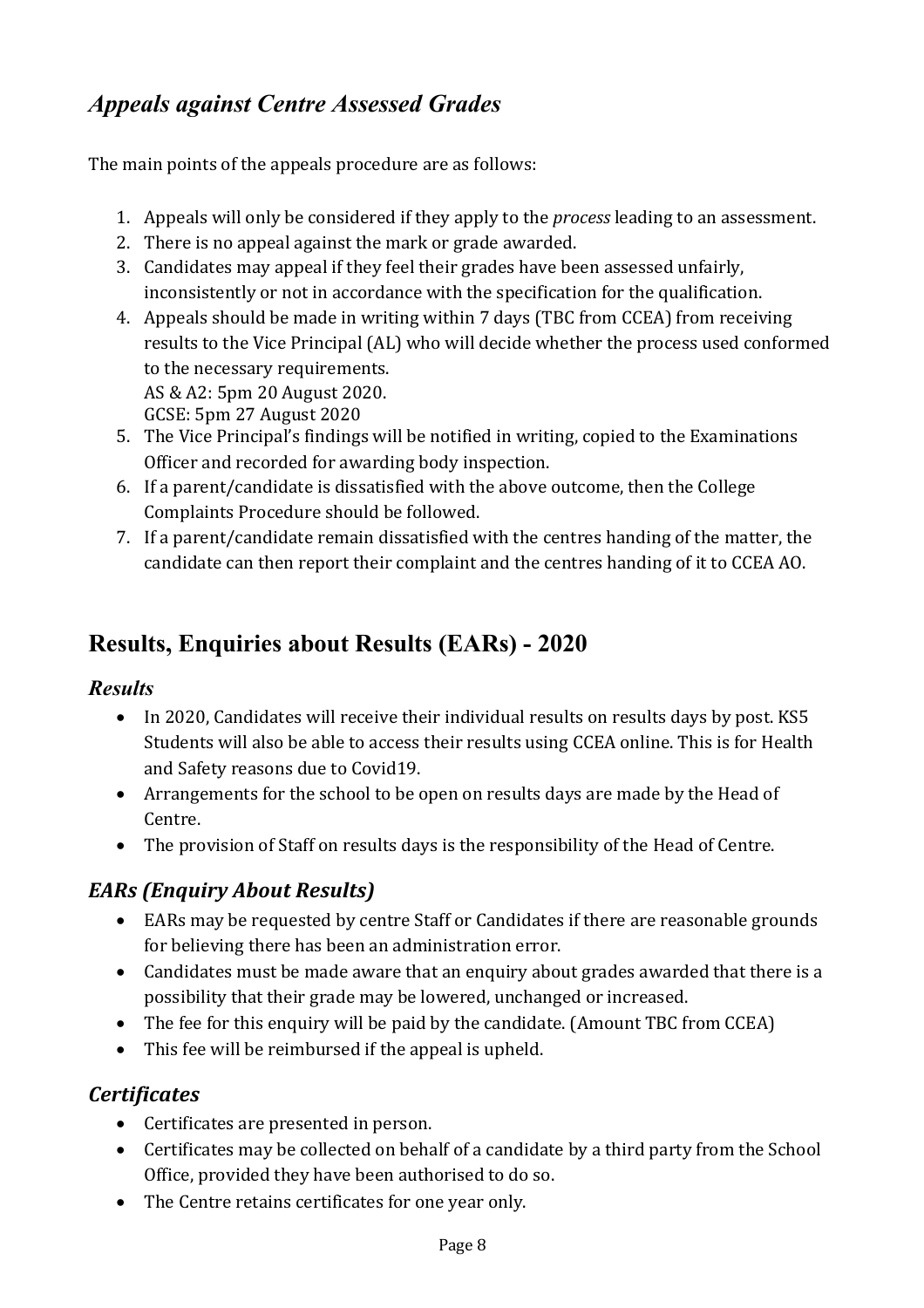# **APPEALS COMMITTEE**

There will be an Appeals Committee to investigate any requests for appeal by a candidate, or parent/guardian of a candidate.

If any individual teacher has an issue with any CAG queries brought to them by students in their teaching groups or form class, they must inform the Head of Department who can then direct the candidate to make a written appeal to the Vice Principal (AL) and also inform the Examinations Officer for the need to investigate.

This Committee will sit to look at appeals against any issues of malpractice, or any other issues reported to awarding bodies, that a candidate or parent/guardian may disagree with.

The Appeals Committee will report its findings of the investigation to the Vice Principal (AL) who will then decide whether the process used conformed to the necessary requirements. The Vice Principal's findings will be notified in writing, copied to the Examinations Officer and recorded for inspection.

**This committee will comprise of two Senior members of staff not involved with the** subject/department in question, appointed by the Head of Centre and the Examinations **Officer.**

**Please note that the procedures mentioned above for calculating CAG are also** applicable for all Exam Boards used by the College (e.g. CCEA, AQA, EDEXCEL PEARSON, **WJEC, OCR, OCN NI, ASDAN)** 

# **Internal Examinations**

At Hazelwood Integrated College internal examinations will take place for all year groups as outlined below:

|                | <b>DECEMBER</b>                    | <b>SUMMER</b>             |
|----------------|------------------------------------|---------------------------|
| <b>Year 8</b>  | Christmas Exams                    | <b>Summer Exams</b>       |
| Year 9         | Christmas Exams                    | <b>Summer Exams</b>       |
|                | <b>Year 10</b>   Christmas Exams   | Summer Exams              |
| Year 11        | Christmas Exams                    | Summer Exams/GCSE Modules |
|                | <b>Year 12</b> December Mock Exams | <b>GCSE Exams</b>         |
| Year 13        | Christmas Exams                    | AS Module Exams           |
| <b>Year 14</b> | December Mock Exams                | A <sub>2</sub> Exams      |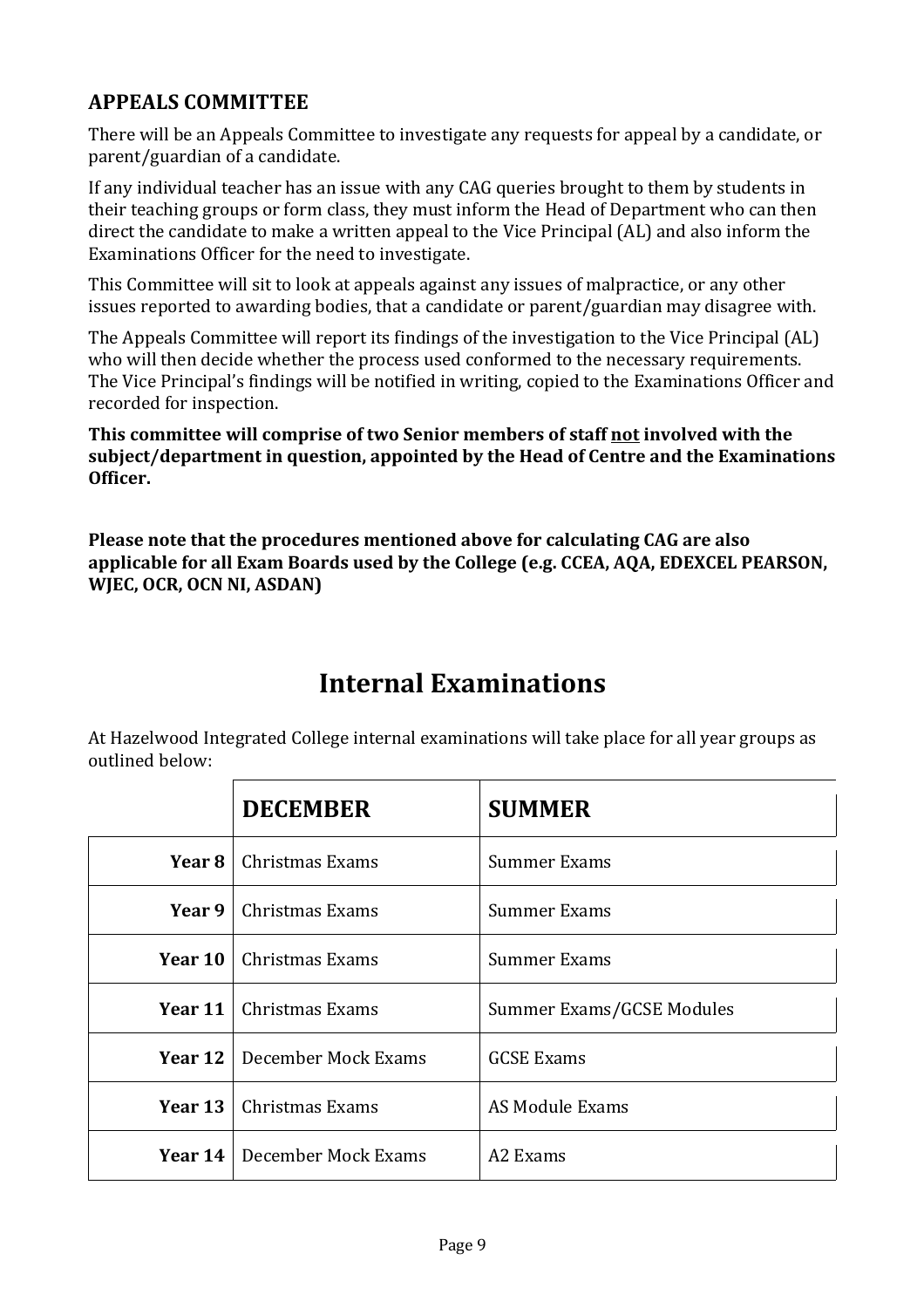# *Procedures/Responsibilities for Internal Examinations*

# **The Exams Officer/Assistant Principal/Timetabler**

- In consultation with the Leadership Team sets dates for exams.
- Inform Heads of Department of exam paper requirements.
- Prepares exam timetable and distributes to teachers and students.
- Prepares exam information and advice leaflet for students.
- Organises examinations rooms and informs caretaker of room changes.
- Prepares supervision schedule alongside Cover manager. (If required)
- Reviews the organisation of exams and reports back to Curriculum Council.

# *Heads of Department/Subject Staff*

- Prepare exam papers and mark schemes.
- $\bullet$  Engage students in revision activities as appropriate.
- Prepare revision notes for students.
- Liaise with Reprographics re processing of exam papers.
- Proof exam papers and when photocopied collect from Reprographics.
- Pack and label exam papers for use and deposit in exam papers pick-up area.
- $\bullet$  Attach class list to appropriate set of exam papers as required.

# *Class Tutors*

- Take a series of lessons on study skills/exam preparation/behaviour during an exam. (Registration + LLW time)
- Draw up seating plan for exam rooms.

# *AEN*

- Distributes lists of Individual Needs students to Year Co-ordinators, Heads of Department and Examinations Officer.
- Organises exam arrangements for Individual Needs students and the deployment of Teaching Assistants to include Access Arrangements.
- Advises Heads of Department on format/readability/accessibility of exam papers.

# *Reprographics*

• Prepare sets of exam papers and distribute to Heads of Department.

# *Office Staff*

- Liaise with buses/transport as appropriate.
- Liaise with lanet and Cafeteria staff regarding alterations to school day timing.
- Preparation of boxes for examination papers for each Tutor Group/Year Group.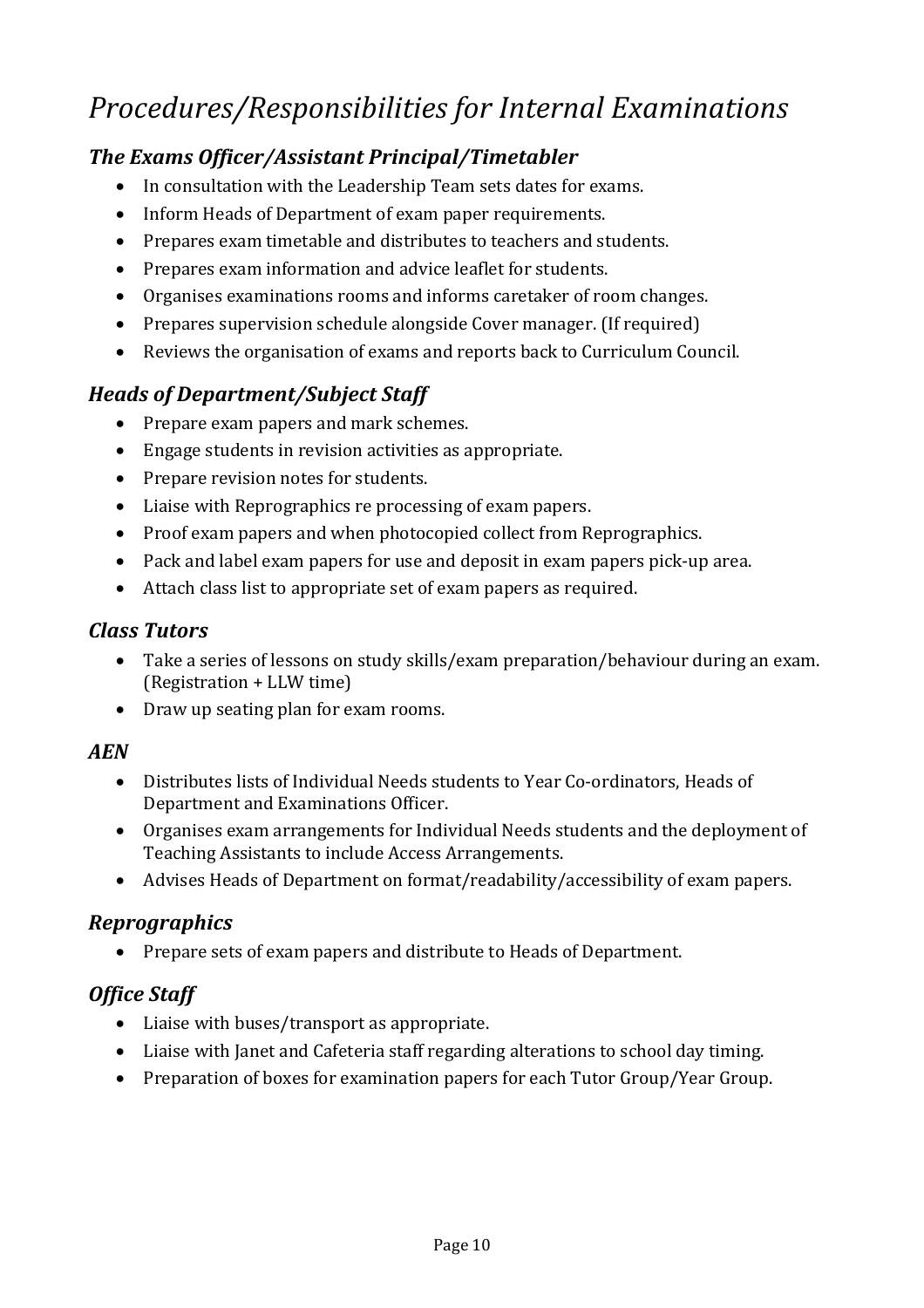# *Procedures/Responsibilities for External Examinations*

# *Head of Centre/Principal*

Overall responsibility for Hazelwood College as an Examination Centre.

Advises on appeals and re-marks.

Is responsible for reporting all suspicions or actual incidents of malpractice. Refer to the JCQ document Suspected Malpractice in Examinations and Assessment 2021 - 2022.

The Head of Centre (Mrs Maire Thompson) is accountable to the awarding bodies for ensuring that the centre is compliant with the published ICQ regulations and awarding body requirements to ensure the security and integrity of the examinations/ assessments.

#### **IT IS THE RESPONSIBILITY OF THE HEAD OF CENTRE TO ENSURE THAT ALL STAFF COMPLY WITH THE INSTRUCTIONS IN THIS BOOKLET AND THAT OF THE JCQ REQUIRMENTS.**

# *Examinations Officer*

 Must read the JCQ Documentation prior to external exams beginning to ensure the College is compliant in all areas.

To manage the administration of public examinations.

To advise the Senior Leadership Team, subject and class Teachers and other relevant support staff on annual examination timetables and application procedures as set by the various examination boards.

To oversee the production and distribution to Staff and Candidates of an annual calendar for all examinations in which candidates will be involved and to communicate regularly with Staff concerning imminent deadlines and events.

To ensure that candidates and their parents are informed and understand those aspects of the examination timetable that will affect them.

To consult with teaching staff to ensure that necessary coursework is completed on time and in accordance with JCQ guidelines.

To provide and confirm detailed data on estimated entries.

To receive, check and store securely all exam papers and completed scripts.

To administer Access Arrangements and makes applications for Special Consideration using the JCQ Access arrangements and special considerations regulations and Guidance relating to Candidates who are eligible for adjustments in examinations in conjunction with the Learning Support Co-ordinator. (alongside AEN AP)

To identify and manage exam timetable clashes.

To account for income and expenditures relating to all exam costs/charges.

To manage the Chief Invigilator in organising the recruitment, training and monitoring of a team of Exams Invigilators responsible for the conduct of exams. A meeting with the Invigilation Team will take place at the start of each Examination Series to outline protocol.

To oversee the submission of candidates' coursework marks, tracks despatch and store returned coursework and any other material required by the appropriate awarding bodies correctly and on schedule.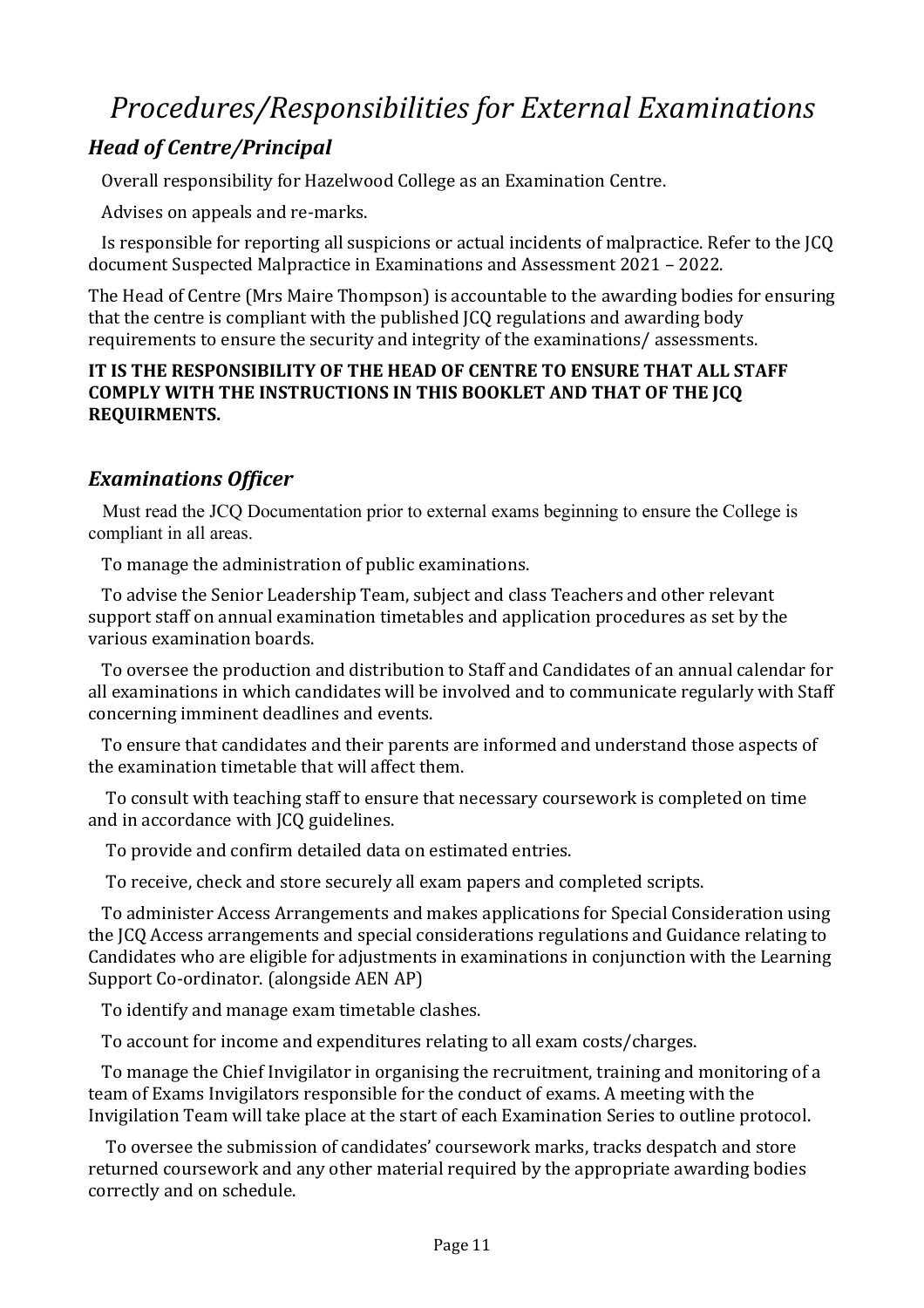To apply for any appeals/re-mark requests.

To maintain systems and process the timely entry of candidates for their examinations.

### *Senior School VP*

Inform Examinations Officer with information on pupil class changes.

# *Heads of Department*

Guidance to candidates who are unsure about examination entries or amendments to entries.

Involvement in post-results procedures.

Accurate completion of coursework mark sheets and declaration sheets.

Accurate completion of entry and all other mark sheets and adherence to deadlines as set by the Examinations Officer and relevant boards

Disseminate information from regular Examination Officer emails.

Standardise coursework marks.

Store all completed coursework securely and include details of how it is stored in departmental policy.

### *Subject Teacher*

Prepare pupils for external examinations.

Display examination dates clearly in classrooms.

Follow ICQ coursework guidelines.

Mark coursework accurately following departmental/school policy.

Return all coursework to Head of Department for secure storage.

#### *Form Teacher*

Update pupils on "Information for Candidates - Written examinations". A PowerPoint and booklet for your students will be sent to all in November. (electronic)

Distribute timetables and collect pupil signatures as verification.

Release pupils on time for examinations taken in the morning session.

# *Careers Teacher*

Provide guidance and careers information to candidates.

# *AEN Assistant Principals/Learning Mentors*

Provide examination requirements for: a) Statemented pupils. b) Pupils requiring extra  $time/modified papers. c)$  Pupils on long term absence.

Notification of Access Arrangements (as soon as possible after the start of the course and no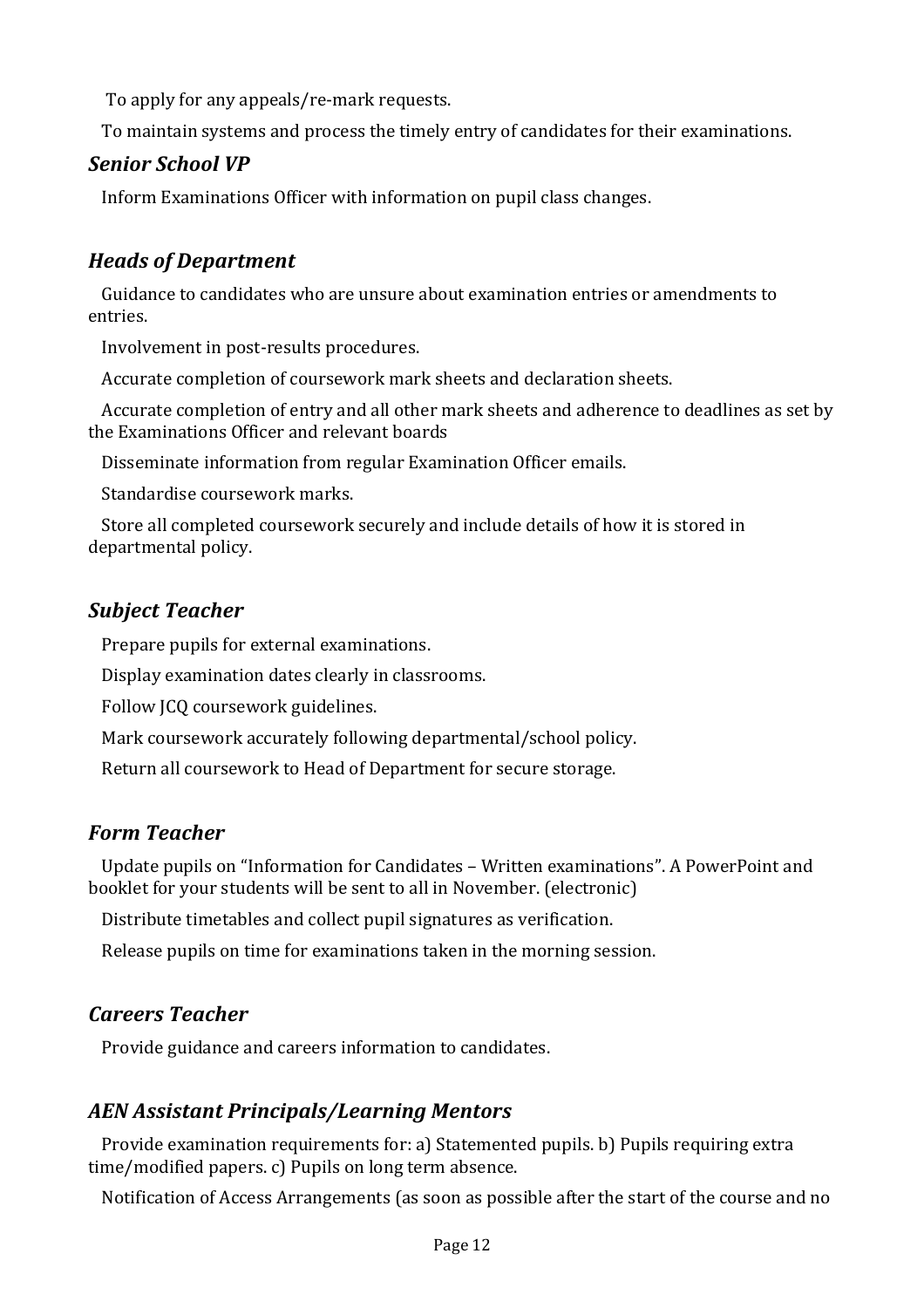later than two weeks before each examination season).

Submission of candidate names to Heads of Department.

Administration of Access Arrangements.

Identification and testing of candidates' requirements for Access Arrangements.

Provision of additional support for candidates with identified additional needs including, English for speakers of other languages, IT equipment, Ipads and tablets to help candidates achieve their course aims.

As recommended by ICQ all Special Consideration Candidates and their details should be recorded and updated on SIMS (SENCO Records).

# *Chief Invigilator/Invigilators*

Collection of exam papers and other material from the Exams Officer before the start of the examination. 

Collection of all exam papers in the correct order at the end of the exam and their return to the Examinations Office or for collection by CCEA (or posting).

Attend relevant Training Courses. New invigilators must attend a training session provided by the Examinations Officer and read all the Invigilation documents.

 All invigilators should be aware and have read the "Checklist for invigilators" for written examinations.

 Anyone facilitating an access arrangement for a candidate under exam conditions must attend a training session. Records and dates must be kept of those attending these sessions. (Exam Officer)

#### *Candidates*

Confirm and sign entries.

Understand coursework regulations and sign a declaration that authenticates the coursework as their own.

Inform Examinations Officer if additional qualifications are being undertaken in a different centre. 

Arrive on time and equipped for timetabled examinations.

#### *IT Technician*

Provide and prepare suitable computers as needed in consultation with the Examinations Officer. 

Set up Language Listening Examinations/MIA etc. on shared computers immediately prior to Examination start time

Configure software as per JCQ guidelines.

# *Administrative Staff*

Support for the input of data.

Posting of exam papers.

Provide lanyards and signing in book for invigilators.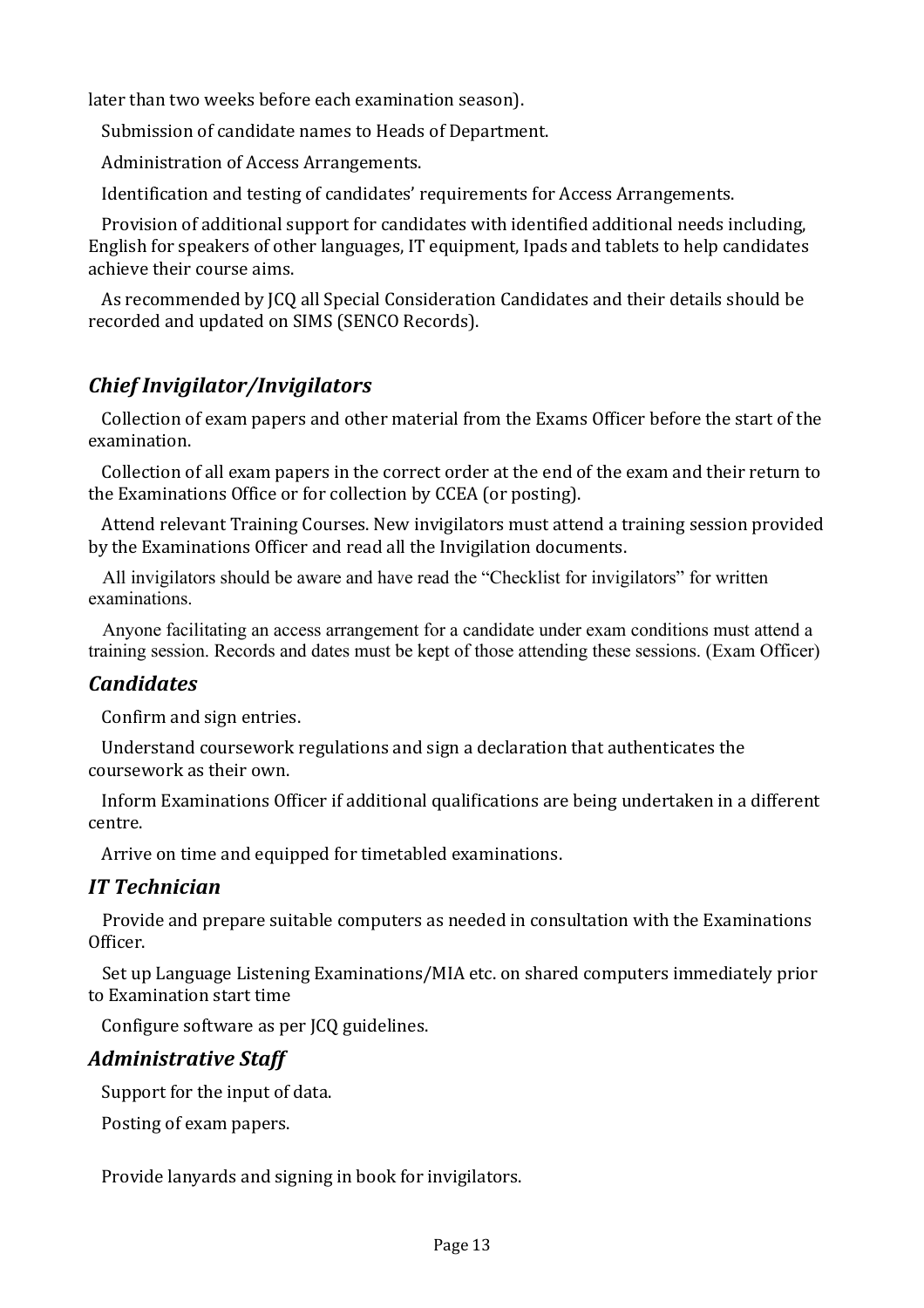# *Accessibility Guidelines for examinations*

Hazelwood Integrated College is committed to equality and promotes learning and working environment that is inclusive, celebrates diversity and does not discriminate against any group. 

Please refer to Section  $13/14$  Invigilation arrangements for candidates with access arrangements. *(JCQ: Instructions for conducting examinations 2021 – 2022 (page 25 – 32))* and *Access arrangements and reasonable adjustments 2021 – 2022).*

| <b>Type of Disability</b>                   |                                                                                                                                                                                                                                                                                                                                                                                                                                                                                           |
|---------------------------------------------|-------------------------------------------------------------------------------------------------------------------------------------------------------------------------------------------------------------------------------------------------------------------------------------------------------------------------------------------------------------------------------------------------------------------------------------------------------------------------------------------|
| or Disadvantage                             | <b>Centre Solution</b>                                                                                                                                                                                                                                                                                                                                                                                                                                                                    |
| <b>Wheelchair user</b>                      | The main exam rooms are on the ground floor, but should a<br>candidate need access to upper floors we have a lift that is<br>available for wheelchair users. Corridors are wide enough to allow<br>easy access for wheelchairs users and the school has a ramp for<br>access to the main examination room. The adapted toilet in the<br>same building provides basic welfare facilities. Where any further<br>need is identified, facilities will be put in place to support the<br>need. |
| Use of crutches for                         | The main exam rooms are on the ground floor, but should a                                                                                                                                                                                                                                                                                                                                                                                                                                 |
| broken leg or other<br>lower limb complaint | candidate need access to upper floors we have a lift.                                                                                                                                                                                                                                                                                                                                                                                                                                     |
| Broken arm / collar-                        | The Centre will arrange for candidates to have a Scribe, laptop                                                                                                                                                                                                                                                                                                                                                                                                                           |
| bone / finger or other<br>such complaint    | and/or extra time for the exam.                                                                                                                                                                                                                                                                                                                                                                                                                                                           |
| <b>Generally feeling</b><br>unwell          | The Centre may be able to arrange for the candidate to sit the<br>exam in a room on his or her own. (Invigilation staff permitting)                                                                                                                                                                                                                                                                                                                                                       |
| <b>Visual disability</b>                    | All corridors and entrances to the Exams areas in school are well<br>lit, Candidates are permitted the use of their coloured film<br>overlays as required.                                                                                                                                                                                                                                                                                                                                |
| <b>Hearing disability</b>                   | Candidates may have the use of a live speaker for pre-recorded<br>exam components, or a sign language interpreter. Candidates will<br>be accommodated in a room on their own.                                                                                                                                                                                                                                                                                                             |
| Long term illness or<br>disability          | Candidates will long term illness or a disability that makes travel<br>to the Centre difficult may be allowed to sit their exams at home<br>with permission from the individual Exam Boards.                                                                                                                                                                                                                                                                                              |
| <b>Learning disabilities</b>                | Candidates within the Centre are assessed and permitted the use<br>of a Scribe, Reader and/or Extra Time as recommended by the<br>Centre's SENCo.                                                                                                                                                                                                                                                                                                                                         |
| <b>Emergency</b>                            | We comply with the school procedure for Emergency Evacuation                                                                                                                                                                                                                                                                                                                                                                                                                              |
| <b>Evacuation</b>                           | in the event of an emergency.                                                                                                                                                                                                                                                                                                                                                                                                                                                             |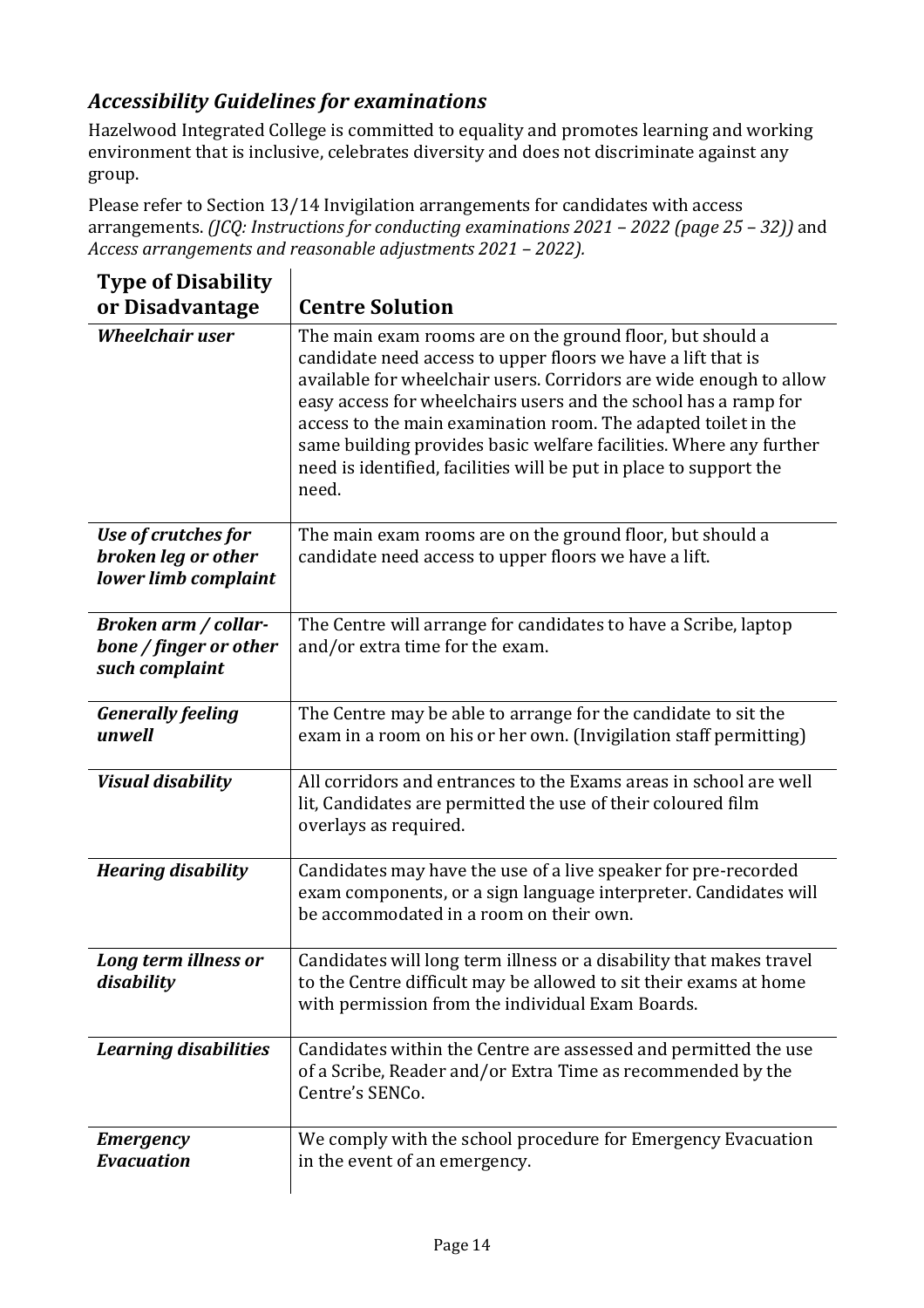# **Invigilation Policy**

# **The Invigilator**

The Invigilator is the person in the examination room responsible for conducting a particular examination session in the presence of the candidates. Invigilators have a key role in upholding the integrity of the external examination/ assessment process. (See Appendix 1) The ICQ document must be available to the invigilators in the main examination room. The role of the invigilator is to ensure that the examination is conducted according to the JCQ instructions. (Page 23)

Note: CCTV cannot be used for the purposes of invigilation.

#### *Invigilators must:*

- Be familiar with the ICQ document, 'Instructions for conducting examination' and know what is expected of them: Be aware of the checklist for Invigilators for written exams
- Ensure all candidates have an equal opportunity and demonstrate their abilities;
- Ensure the security of the examination materials before, during and after the examination
- $\bullet$  Give all their attention to conducting the examination properly;
- Be able to observe each candidate in the examination room at all times;
- Be familiar with the ICQ Mobile Phone poster, ICQ Information to Candidates, the ICQ Warning to Candidates, the JCQ unauthorised Items poster and any specific instructions relating to the subjects being examined; (Appendices  $4,5,6,7$  of JCQ)
- Prevent possible candidate Malpractice;
- $\bullet$  Prevent possible administrative failures;
- Inform the Principal if they are suspicious about the security of the examination papers. The Principal will contact the Awarding Body immediately and send a full written report within 7 days of the suspicion arising. JCQ Form M2b
- Ensure the security of the examination materials before, during and after the examination.

#### *Invigilators* must not:

• Carry out any other task (non-examination related task) in the examination room. e.g. Marking, reading or non-examination related task. The also extends to reading the question paper.

#### *The Head of Centre/Examination Officer will:*

Ensure this document is available to invigilators in the main examination hall/room. (Printed or electronic)

#### *The Exams Officer* **must***:*

• Appoint invigilators to make sure that the examination is conducted according to the following requirements: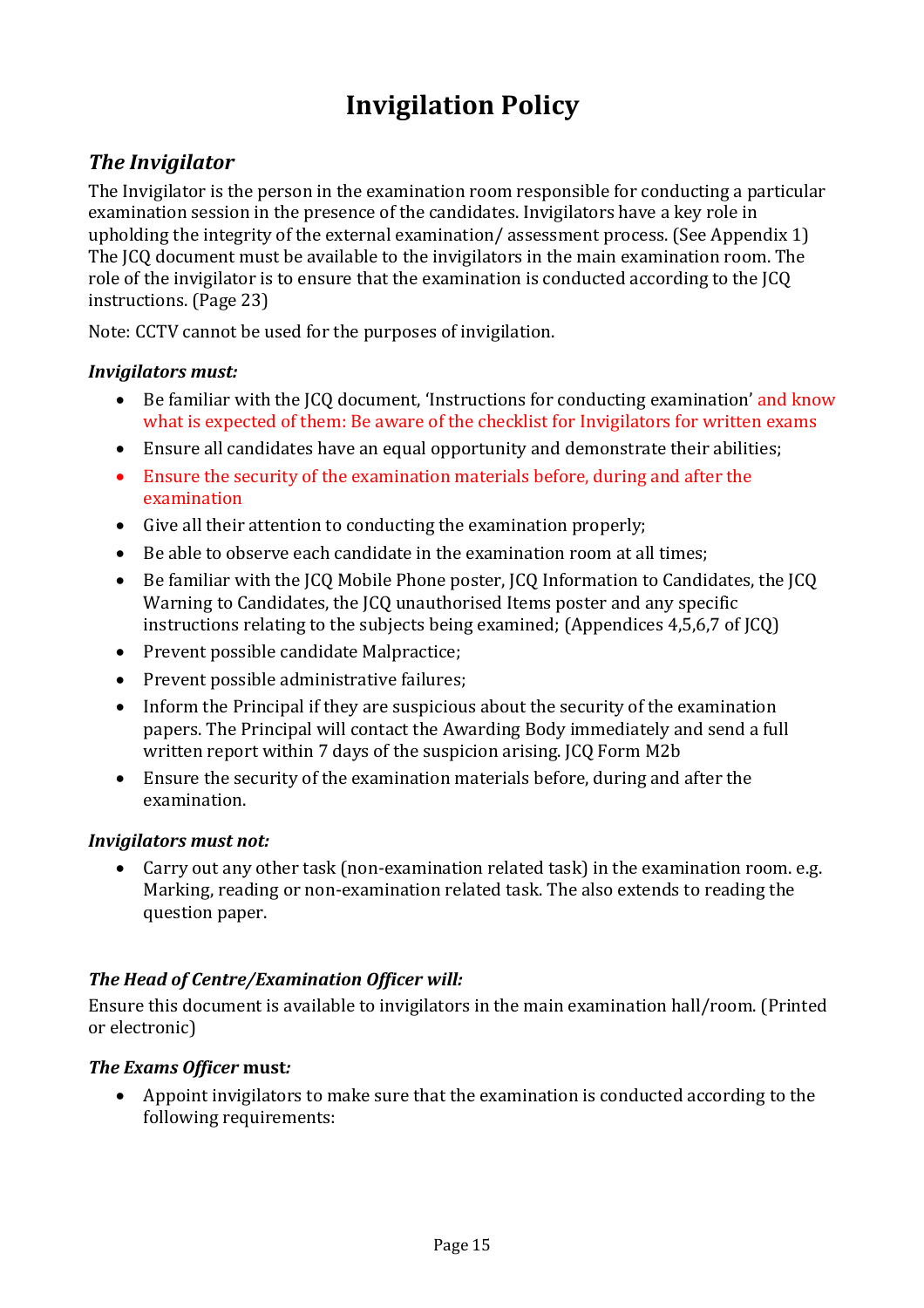- Ensure training sessions are held for new and old invigilators and also for those who are facilitating access arrangements for a candidate under exam conditions. A record of the content of the training given to invigilators and those facilitating an access arrangement for a candidate under examination conditions must be available for inspection and retained on file until the deadline for reviews has passed or other results enquiries have been completed, whichever is later.
- At least 1 invigilator must be present for each group of 30 candidates or fewer (20) sitting timetabled written examinations.
- A timed Art exam will normally be invigilated by an Art and Design teacher. Additional invigilators should be deployed at the head of centre's discretion to ensure supervision of candidates is maintained at all times. (Page 24)
- In CCEA Science Practical examinations it is essential that a teacher of the subject is present in the examination room at the start of the test to deal with any technical difficulties that may arise, including matters of Safety.
	- $\circ$  At least one invigilator must be present for each group of 30 candidates or fewer taking timetabled written exams.
	- $\circ$  Invigilators may be changed as long as the number of invigilators present in the exam room **does not** fall below the required number.
	- $\circ$  At least 1 invigilator must be present for each group of 20 candidates or fewer sitting timed Art examinations, timetabled CCEA Science practical examinations or WJEC GCE AS/A2 Science Practical examinations.
	- o One senior teacher to be appointed for all exams over 50 students to monitor and control candidate behaviour. This person will be responsible for the orderly conduct of candidates entering and leaving the examination room.
	- $\circ$  Where 1 invigilator is present they must be able to access help easily without leaving the exam room or disrupting the candidates. (I.e. mobile phone) **An** invigilator is only allowed a mobile phone in the exam room for this purpose. The mobile phone must be kept on silent mode.
- Make sure that all invigilators are suitable qualified and experienced adults who **must not** be current students at the centre. No relative, friend or peer of a candidate must be the sole invigilator;
- Make sure that Invigilators are appropriately trained in their duties;
- Make sure that a teacher/tutor/senior member of teaching staff who has prepared the candidates for the subject of the examination during the academic year is not an invigilator during the timetabled written examinations or on -screen test;
- Keep signed records of the seating plan, the 'Invigilation Arrangements' and copies of the attendance records for each examination.
- An invigilator should be asked to declare whether he/she has invigilated previously and whether he/she has any current malpractice applied to them.

# *Starting the Examination (Page 34 onwards)*

The Head of Centre has a duty at all times to maintain the integrity of the examination. Senior members of centre staff, approved by the head of centre, and who has not had overall responsibility for the candidate's preparation for the exam, may be present at the start of the examination. No member of staff should be in the room if they have had overall *responsibility for the candidate's preparation for the examination.* Only those members of senior staff authorised by the Principal (e.g. VP's) and agreed with the Exams Officer should be present in the Examination room to assist with the identification of all candidates;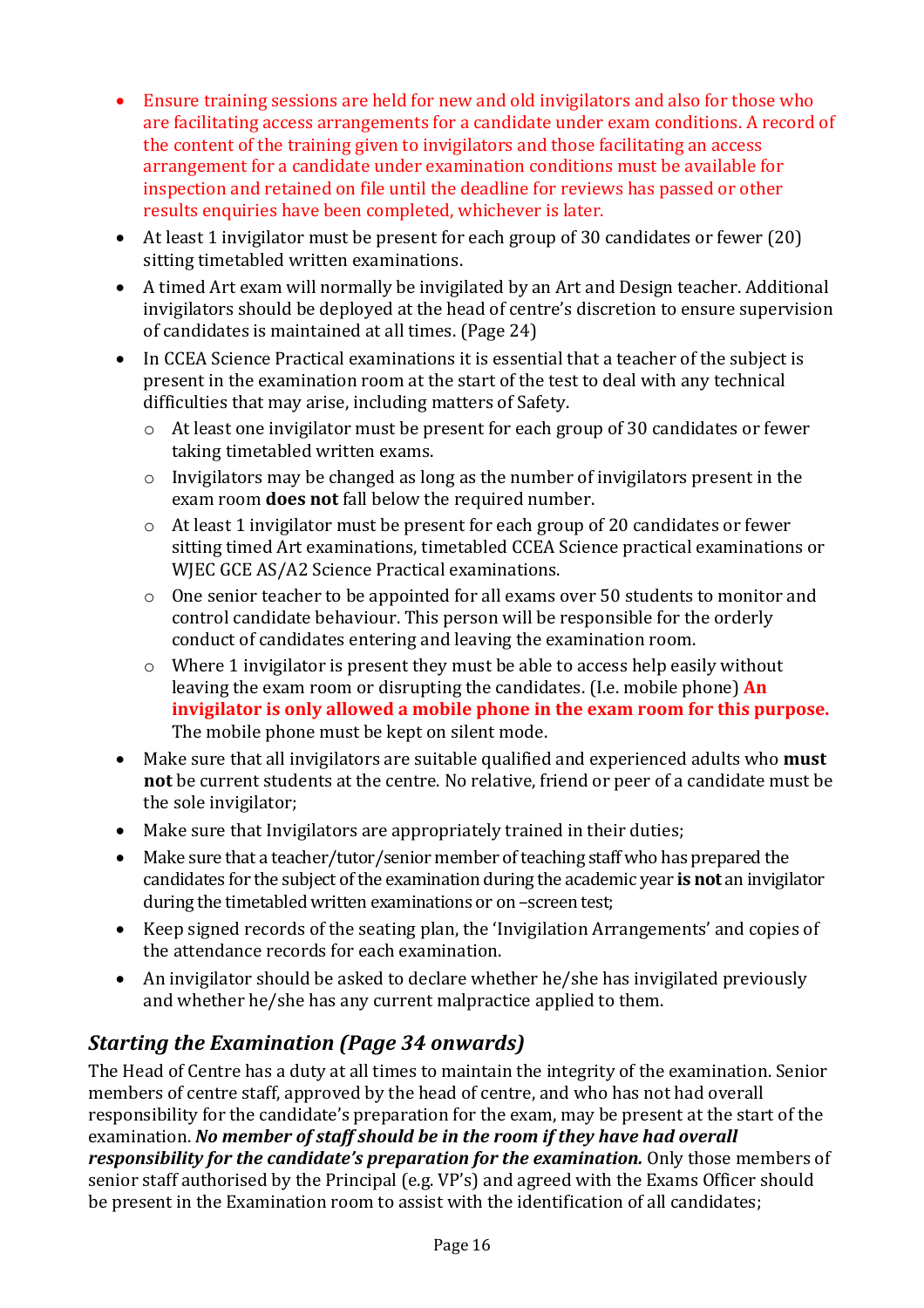- Appointed Invigilators must carry out their duties as defined on Page 23-32
- Examinations Officer
- Principal/ Vice Principals
- Senior Leadership Team

Awarding Body/ JCQ Inspectors

Other members of staff may be approved by the Principal to be present at the start of examinations. When members of staff enter an examination room, they must identify themselves and their purpose for being there to the senior Invigilator and/or Exams Officer. Invigilators must be informed of those candidates with access arrangements and be aware of the access arrangements awarded.

#### *Where specifically approved by the Principal and agreed with the Exams Officer, members of staff have a very clear role. Principally: (Appendix 8 JCQ document)*

- To identify and settle candidates and instil discipline;
- To deal with any disciplinary matters;
- To start the examination;
- To check that candidates have been issued with the correct question papers for the day, date, time, their subject, unit, component and tier of entry, if appropriate;
- Senior members of centre staff MUST NOT provide advice and guidance with regard to the completion of the examination. They must not comment on the Questions paper or advise on which sections of the paper or  $Q$ 's that should be attempted.
- To check that candidates, have the necessary equipment & materials for the examination. (where permitted i.e. calculators, anthologies, set text)
- Centre staff may only take a question paper out of the examination room if they need to check a possible problem with the relevant awarding body. No advice must be provided to the candidates without the permission of the awarding body. i.e. a candidate has identified a possible problem which the invigilator is unable to resolve such as a suspected error on the question paper. They do not need prior permission from the head of centre. If the award body has not issued an erratum, then the instruction to candidates must be to answer the question as printed. Centre staff must not provide advice to candidates without the permission of the awarding body.
- *NOTE: Persons responsible for the candidate's preparation for the exam should not enter the exam room.*
- *NOTE: Only candidates actually sitting the examination/assessment must be present in the examination room while an examination is taking place.*

#### Under no circumstances may members of College staff who have prepared students for *the exam:*

- Enter the exam room
- Be present at the start of the examination and read the examination question paper before leaving the room;
- Enter the exam room uninvited, with the sole intention of accessing the question paper;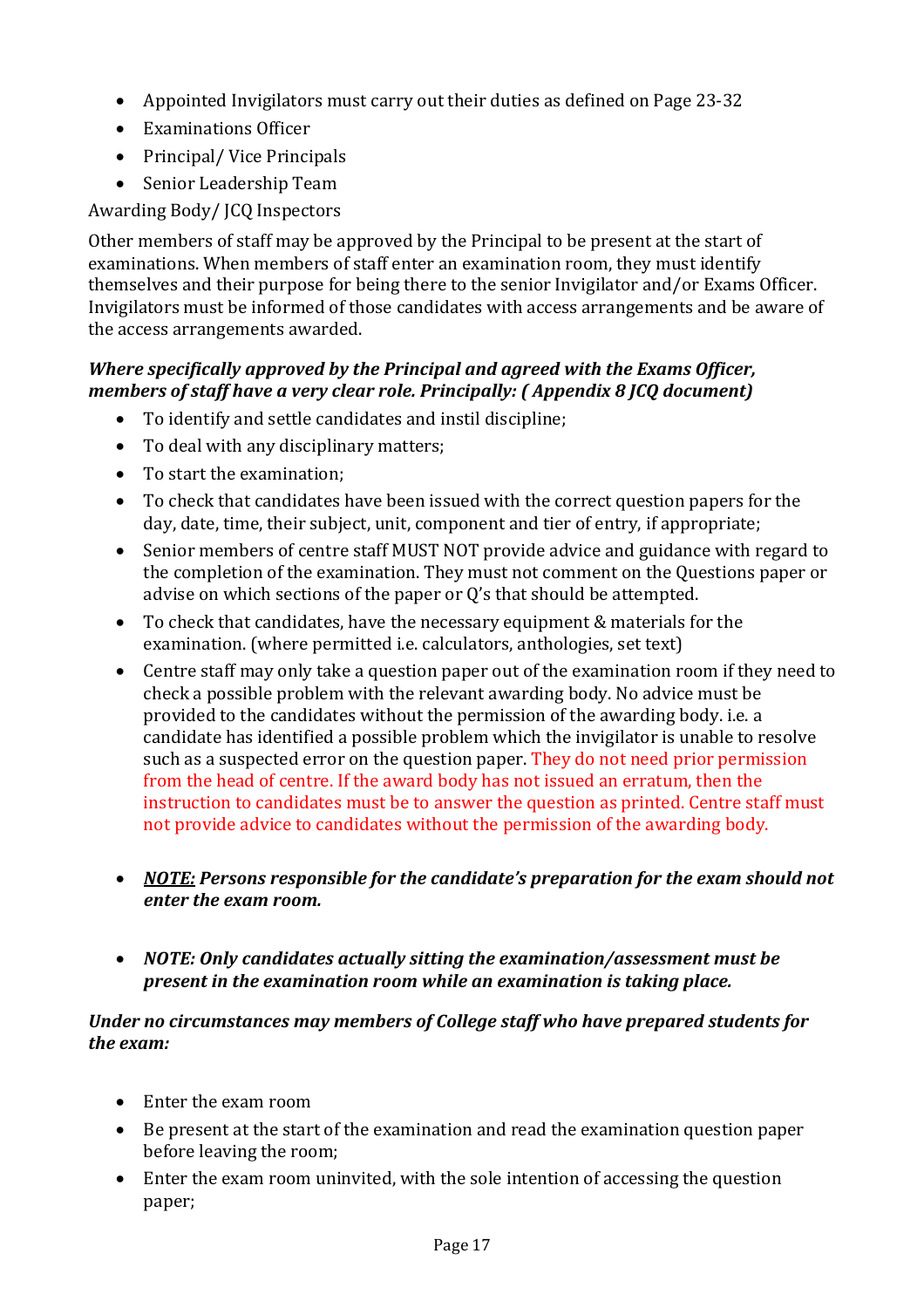- Provide advice or guidance with regard to the completion of the exam to candidates
- Comment or advise on the question paper in regard to which sections to complete
- $\bullet$  Have access to the question paper unless this is specifically requested by the Exams Officer or an invigilator. For example, where a possible printing error has been identified.
- Give any indication of their opinion of a question paper to candidates having been asked to inspect its content;
- Communicate with candidates except where maintaining discipline in the exam room;
- $\bullet$  Enter the exam room to provide encouragement;
- Enter the exam room and read candidates scripts.
- *Note:* Support and encouragement may be offered at any point up until the time the candidates enter the exam room. From that moment, they are under formal **exam conditions and the strict protocols MUST be adhered to.**

Only those Candidates actually sitting the examination must be present in the examination room while an examination is taking place. Notice to centre (Reference, Page  $71 - also$ ) included at the back of this policy) must be brought to the attention of all members of centre staff so they are clear about their role in the exam room. The ICO Centre Inspection Service and Awarding body representatives have the right to visit centres during the examinations to inspect the arrangements made for the security of examinations material and for conducting the examinations.

Authorised inspectors must identify themselves by means of an identity card or letter of authority. The Exam Officer/ Senior member of staff must be available to accompany the inspector on his/her centre visit, including inspection of secure storage facility.

# *Question papers, stationery, materials and other equipment*

To avoid potential breaches of security, care must be taken to ensure the correct question paper packets are opened. An additional member of centre staff, who can be an invigilator, must check the day, date, time, subject, unit/component and tier of entry, if appropriate, immediately before a question paper packet is opened. This check must be recorded. Ouestion papers must never be left unattended once they have been removed from the centre's secure storage facility.

The invigilator must take all reasonable steps to ensure the following conditions are met.

- The correct examination question papers have been placed face upon candidate's desks; Question papers must never be left unattended; (To include modified papers or those on coloured paper)
- The official examination stationery, including additional answer sheets must be issued to candidates. No other stationary, including paper for rough work can be **provided.**
- Candidates must not have access to any items other than those clearly allowed in the instructions for that paper, the stationery list or the specification for that subject;
- Any pencil cases **MUST** be see-through;
- Not permitted: ipods; mobile phones; MP3/4 players or similar device; smart watches; **ANY FORM OF WATCHES**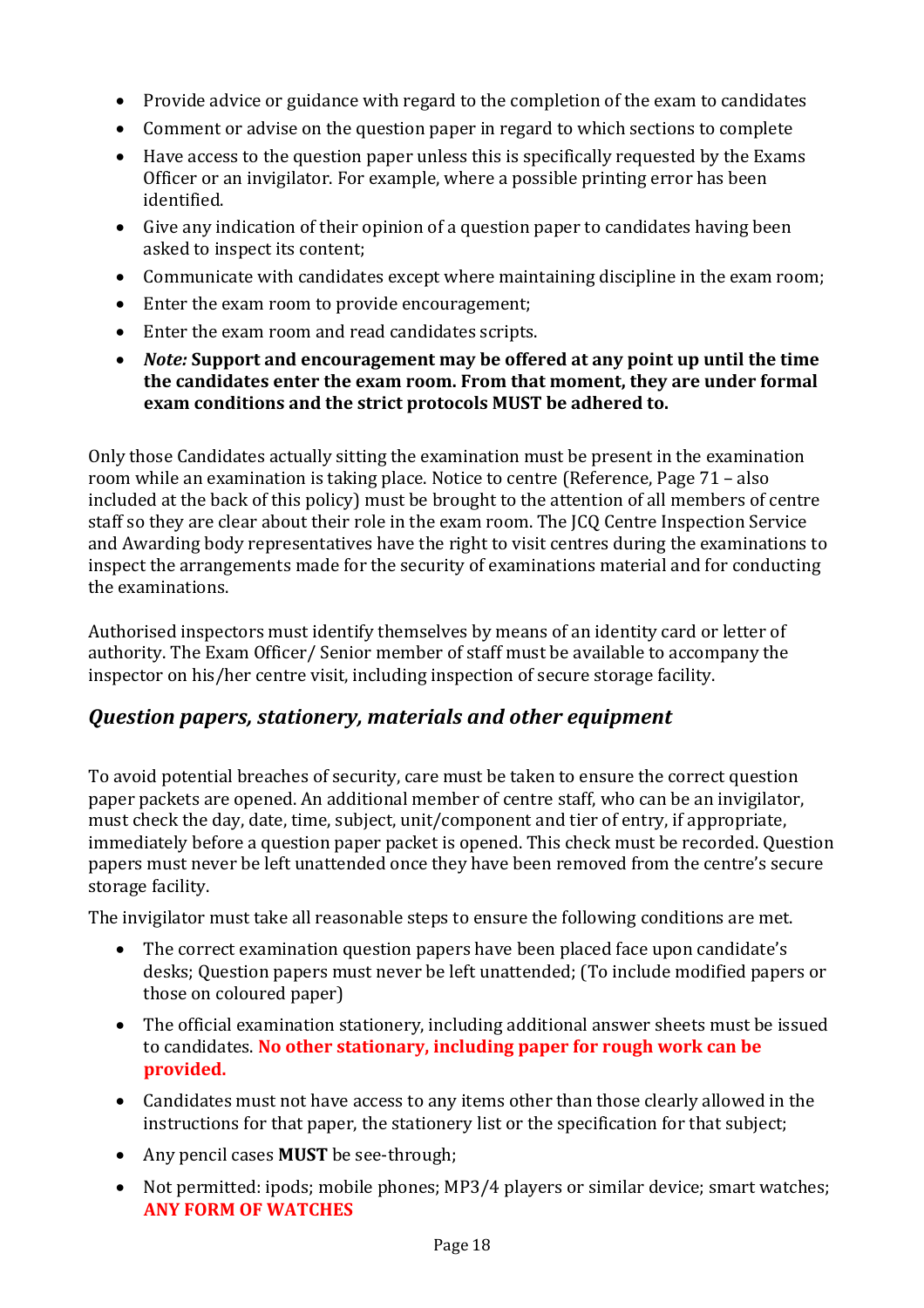- This means that: All unauthorised items are left outside of the examination room; unauthorised items taken into the examination room **must** be placed out of reach of the candidates before the examination starts. (not under desks, front of examination room)
- Mobile phones and other electronic devices must be handed to invigilators before the exam begins; (Refer to Appendix 7 on Mobile Device JCQ document)
- If candidates have access to unauthorised items in the examination room this may be considered as malpractice, to include watches and will be subject to penalties in accordance with JCQ requirements. Following the announcement, any mobile phone or unauthorised possession must be handed to the invigilator prior to the exam starting. If candidates have access to unauthorised items in the exam room this is considered Malpractice.
- In a subject where there is an objective test or a personalised question paper and individual pre-printed sheet or question paper, this must be given to that specific candidate.
- The invigilator, prior to the examination start, must ensure that candidates have removed wrist watches, placed them in their bags at the back of the hall or handed them to the invigilator to store at the front the examination room. **NO WATCHES ALLOED IN EXAM ROOMS.**
- Only bottled water may be consumed in the examination, on the condition that all labels have been removed from containers. (Note: Food and drink are allowed in the exam room at the discretion of the Head of Centre)
- For timed Art Exams, candidates may take into the examination room preparatory supporting studies, notes on sketches which they have produced, and which are to be submitted along with the work done during the timed test. They may also take objects and materials required to set up a still life group. These examinations must be taken under formal conditions. Candidates **are not permitted** to listen to music.

An examination is treated as in progress from the time the candidates enter the room **until the point at which they are permitted to leave. No revision sessions or coaching** of candidates must take place in the designated exam room. THIS IS MALPRACTICE. The **Senior Teacher appointed to each exam will have responsibility for ensuring the following regulations are adhered to:** 

- Candidates are not allowed to communicate with each other in any way once they have entered the exam room;
- Candidates are under formal conditions from the minute they enter the room in which they will be taking examinations until the point at which they are **permitted** to leave.
- Candidates may not leave an exam room once they have entered.
- Candidates are under examination conditions from the time they enter the room in which they will be taking their examination until the point they are permitted to leave.
- $\bullet$  Use of unauthorised material in the examination room is deemed as malpractice. I.e. coaching, power point's, presentations on subject specific material.

#### Before candidates are allowed to start work in the examination, the invigilator must always:

• make sure that candidates are seated according to the set seating plan: (Page 20-22)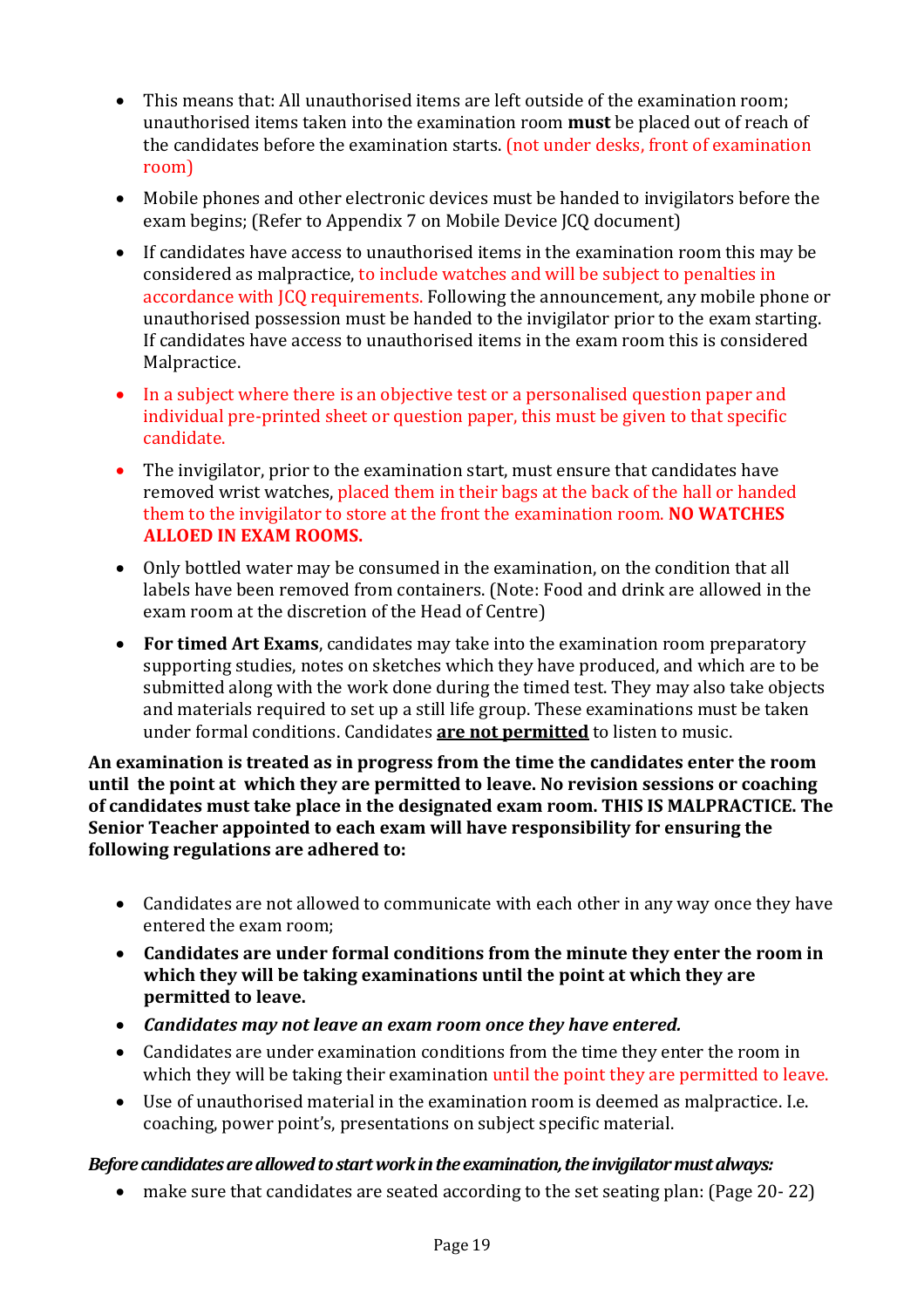- $\bullet$  tell the candidates that they must now follow the regulations of the examination;
- open the packets of question papers and give the papers to the candidates;
- ask candidates to check they have the right question paper for the day, date, time, subject/unit/component/tier;
- tell the candidates to read the instructions on the front of the question paper, and **ask them** to check that they have been given the examination paper for the correct day, date, time, subject, unit, component and/or tier, if appropriate;
- $\bullet$  tell the candidates about any erratum notices;
- $\bullet$  instruct candidates about emergency procedures
- check that candidates have all the materials they need for the exam.

### *Invigilators must also give candidates the following information before the examination.*

#### **You must:**

- hand in your mobile phone and any other unauthorised items if you have not already done so. This is your final chance. Failure to do so may lead to disqualification;
- write clearly in black ink, unless the instructions on the front of the question paper say otherwise;
- Write your name/surname (except for CCEA examinations) as it appears on your statement of entry (except for CCEA examinations), Centre number, candidate number and unit or component code or paper details on your answer booklet(s) and on any additional answer sheet(s) used;
- $\bullet$  fill in any other details as necessary;
- do all work, including rough work, on examination stationery unless otherwise stated;
- write your answers in the designated section of the answer booklet
- neatly cross through any rough work but not make it totally illegible, as it will be forwarded to the examiner;
- do any rough work for multiple-choice papers in the question book.
- As candidates complete the details on their answer booklet, invigilators should move around the room ensuring that this is being done.
- Remain in the examination room until all the papers have been collected. NO student is allowed to leave the examination hall early.
- Students must not use:
	- $\circ$  Correcting pens, fluid or tape;
	- $\circ$  Erasable pens;
	- $\circ$  Highlighter pens in your answer (although you may use them to highlight questions, words or phrases within the question paper or question/answer booklet); Candidates may use a highlighter pen to highlight extracts in any resource material provided
	- $\circ$  Gel pens in your answers;
	- $\circ$  Blotting paper.

#### *The invigilator must:*

- announce clearly to the candidates when they may complete the details on their paper
- The invigilator may read the question paper rubric (instructions at front of question papers) to the candidates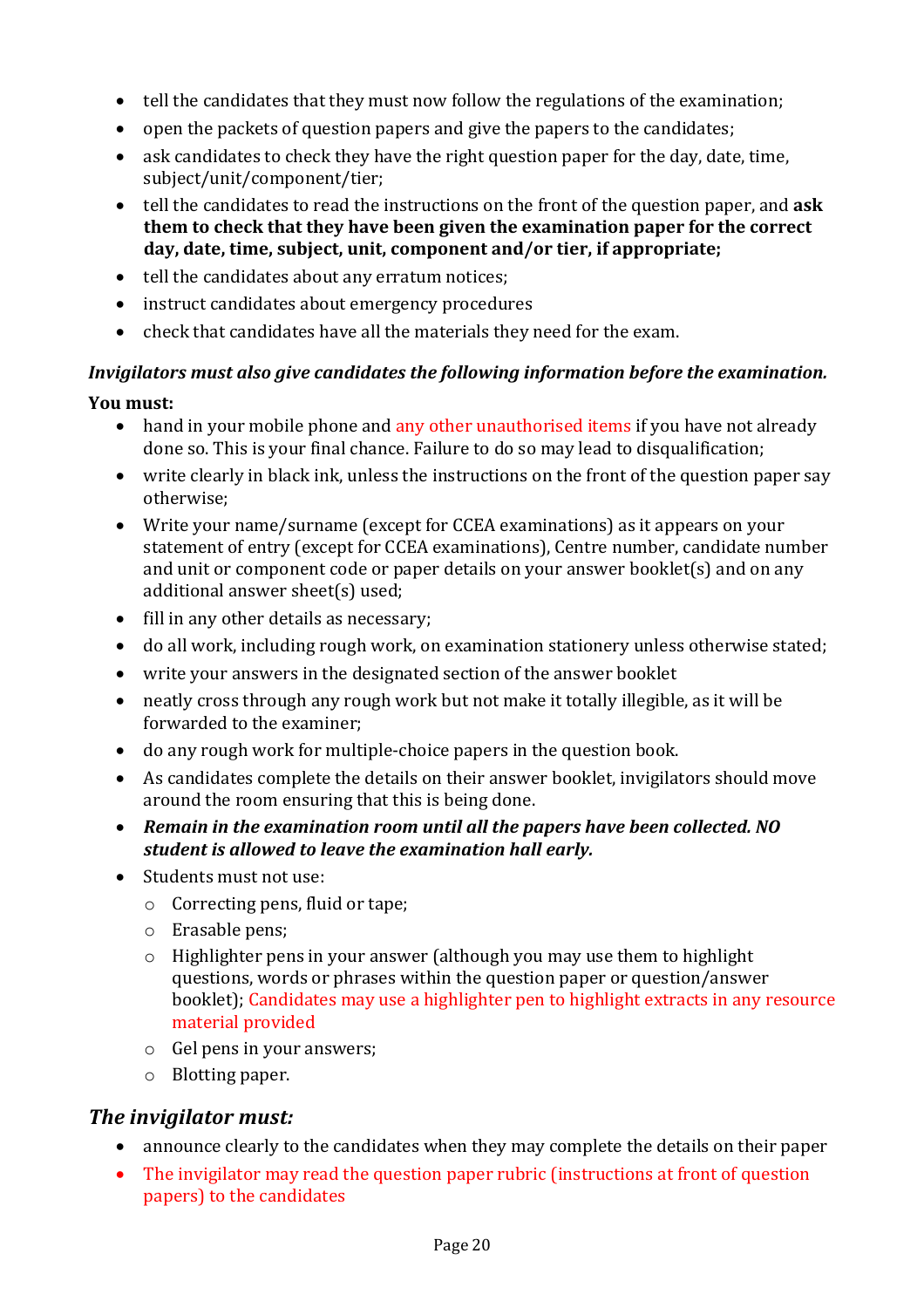- announce clearly to the candidates when they may begin and write their answers. **The examination will formally start at this point**
- specify the time allowed for the paper(s)
- remind candidates that they are not allowed to leave before the end of the examination, communicate in any way with, ask for help from or give help to another candidate while they are in the examination room
- Only answer questions from candidates about the instructions on the front of the examination paper
- Remind candidates sitting timed Art exams that the work produced must be their own. TIMED ART EXAMS MUST BE CARRIED OUT IN FORMAL EXAMINATION CONDITIONS.

#### *The invigilator must not:*

- direct candidates to particular questions or particular sections of the question paper
- make any comment where a candidate believes that there is an error in the question paper. The invigilator *must*, however, refer the matter immediately to the Exams Officer. The exams officer will then verify the error or omission with the relevant subject teacher before reporting the matter to the awarding body.
- give any information to candidates about possible mistakes in the question paper, unless there is an erratum notice or permission has been given by the awarding body
- $\bullet$  comment on the content of the question paper
- read a word or words printed on the question paper to a candidate, other than the instructions on the front cover
- offer any advice or comment on the work of a candidate
- re-phrase a question for a candidate
- $\bullet$  explain any subject specific or technical terms to a candidate
- give any indication of the time elapsed or remaining, where a question paper consists of distinct sections
- a 5-minute warning to candidates, may only be given at the end of the examination.
- the Invigilator must not undertake any of the above as they constitute **malpractice.**

# **DURING THE EXAMINATION (SECTION 25 - 25 JCQ)**

#### **Supervising the candidates**

- Invigilators must supervise the candidates throughout the whole time the examination is in progress and give complete attention to this duty at all times.
- Place invigilators at the front, back and sides of the room if possible.
- Invigilators must be vigilant and remain aware of emerging situations, looking out for cheating and malpractice or candidates who may be feeling unwell or require a toilet break. Any irregularities must be recorded on an incident log. Exam room incident log is available on the JCQ website.
- Invigilators are required to move around the assessment area quietly and at frequent intervals.
- During a practical examination, candidates may need to move around and spoken instructions may be necessary. These must be limited to those which are essential to achieve the objectives of the examination.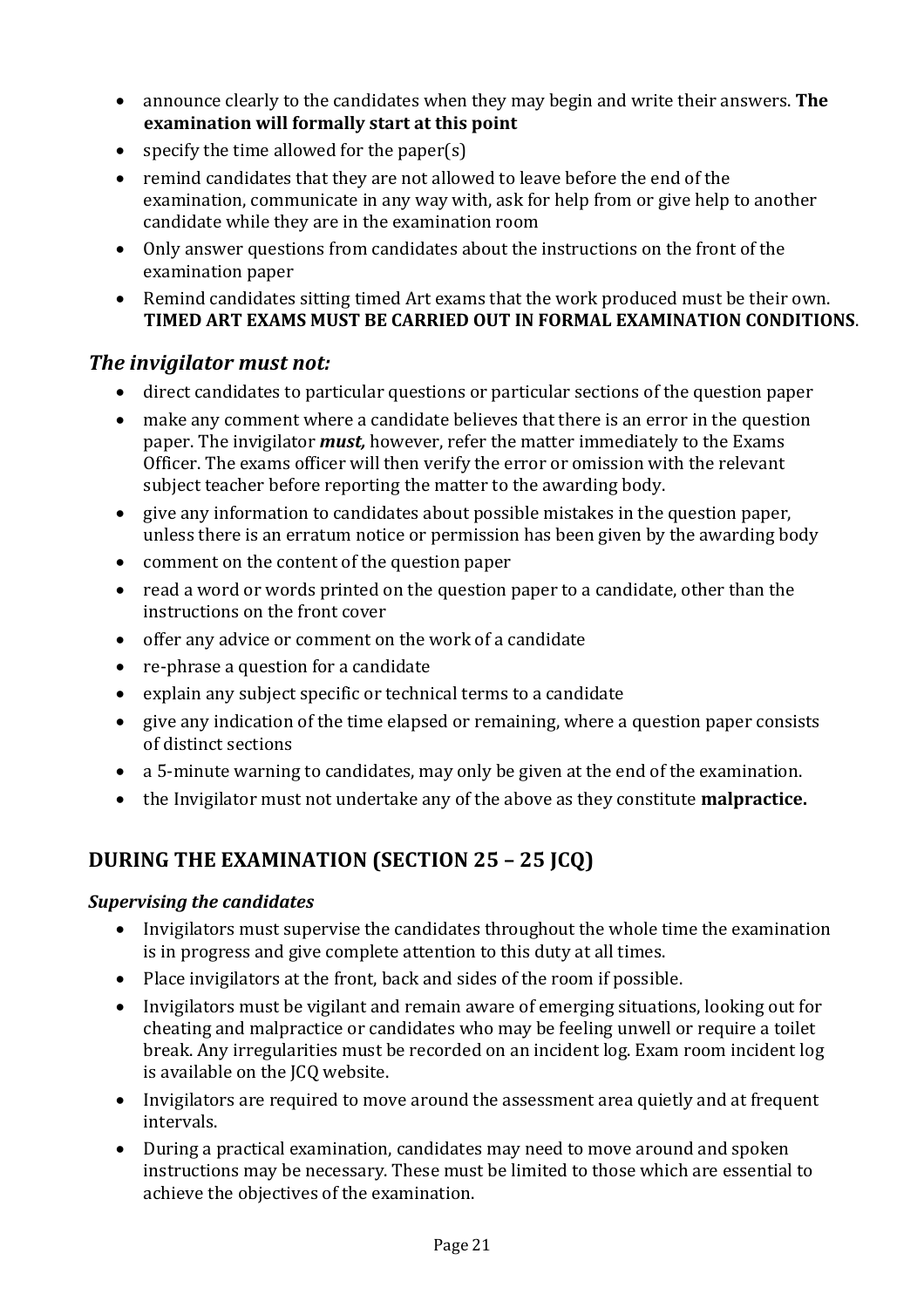- Candidates who are allowed to leave the examination room temporarily must be accompanied by a member of Centre staff. Those candidates may be allowed extra time at the discretion of the Centre to compensate for their temporary absence.
- Ouestion papers must not be removed from the examination room until all candidates have completed the examination. In cases where an examination has been moved from an afternoon session to a morning session due to a timetable variation, the invigilator must collect all question papers and pass all copies to the Exams Officer for return to secure storage.

# **CANDIDATES WHO ARRIVE LATE (SECTION 21)**

A candidate who arrives after the start of the examination may be allowed to enter the examination room and sit the examination. This is entirely at the discretion of the centre.

A candidate who arrives after the start of the examination should be allowed the full time for the examination, depending on the centre's organisational arrangements and provided that adequate supervision arrangements are in place.

#### *A candidate will be considered very late if they arrive:*

• more than one hour after the awarding body's published starting time for an examination which lasts one hour or more, i.e. **after 10.00 am for a morning examination** or after 2.30 pm for an afternoon examination.

For examinations that last less than one hour, a candidate will be considered very late if they arrive:

• after the awarding body's published finishing time for the examination.

#### *Where a candidate arrives very late for an examination vou must:*

- send the script to the awarding body/examiner in the normal way:
- Complete and submit on-line using the Centre Admin Portal (CAP) Form JCQ/VLA-**Report on candidate admitted very late to examination room** within seven days of the examination having taken place. Form  $ICQ/VLA$  may be downloaded from the  $ICQ$ website: http://www.jcq.org.uk/exams-office/forms/very-late-arrival-form
- The centre Admin Portal can be accessed via any of the awarding bodies secure extranet sites. Guidance notes to be read first. (Page 42)

#### *You* must provide the following information:

- $\bullet$  the reason the candidate arrived late, including any details of special arrangements made for the candidate to reach the centre;
- $\bullet$  the actual starting and finishing times of the examination;
- $\bullet$  the time the candidate started the examination;
- $\bullet$  the time the candidate finished the examination:
- a statement on whether security may have been broken due to the candidate arriving late, including information about the extent to which the candidate was under supervision from the actual starting time of the examination;
- warn the candidate that the awarding body may not accept their work.
- If a candidate arrives in the afternoon for a paper that has been re-arranged for a morning session, the candidate may be allowed to take the paper at the published time as long as he/she has not had contact with other candidates.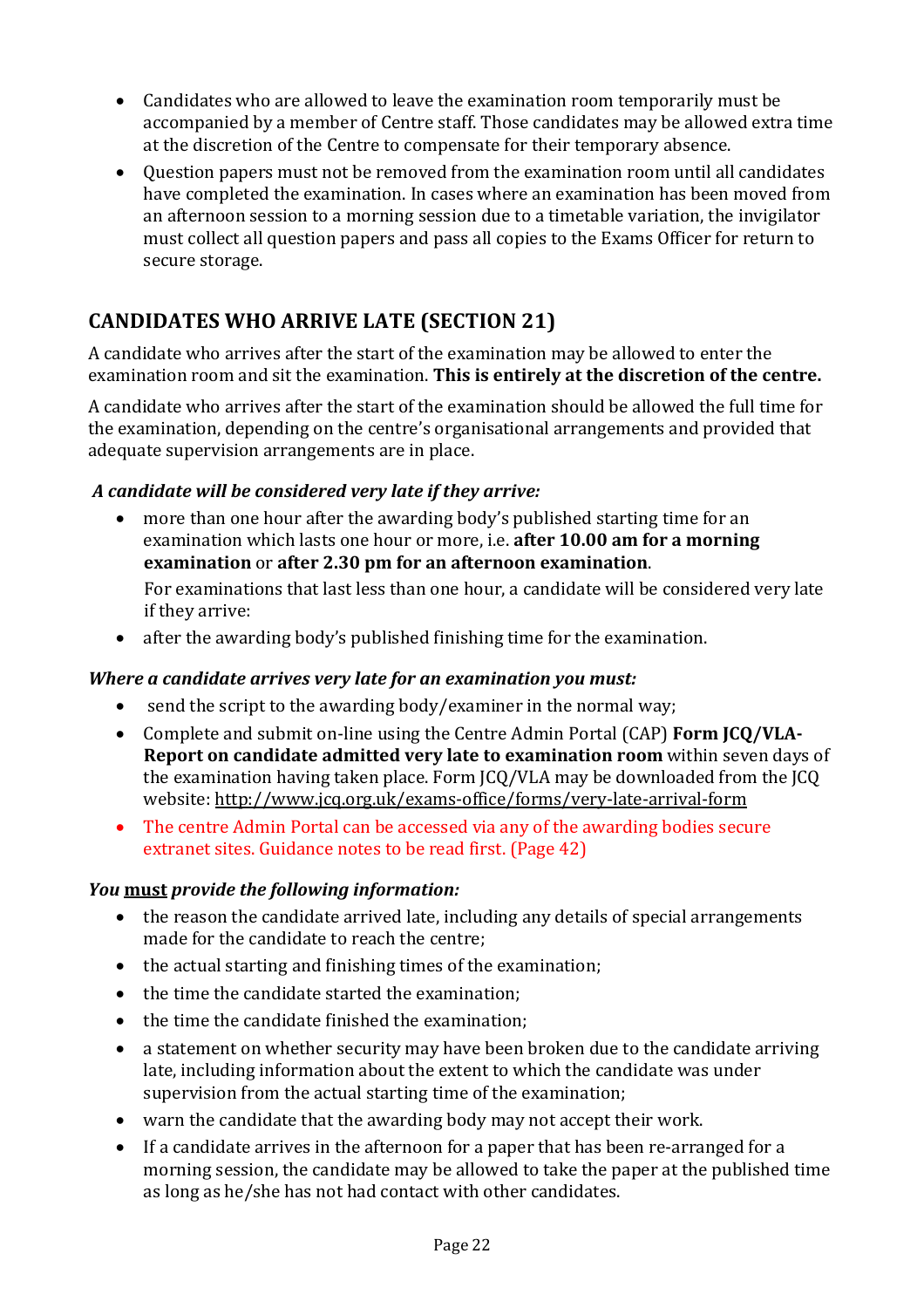• Note: There is no requirement to complete any paperwork for those candidates who arrive within one hour of the awarding body's published starting time for an examination which last an hour or more. Arriving between 9.00am and 10.00am for a morning exam or between 1.30pm and 2.30pm for an afternoon examination.

Form ICQ/VLA **must not** be sent to an examiner.

Please note that City & Guilds centres do not need to complete **Form JCQ/VLA**. A report giving full details of the candidate's very late arrival **must** be sent to City & Guilds. The candidate **must** complete a *Declaration of no prior knowledge* form, which is obtainable from City & Guilds.

When deciding whether to accept any of the work done by a candidate who arrives very late, the awarding body will pay particular attention to how far it can be sure that the security of the examination has been maintained.

Given that candidates may have left the examination room one hour after the awarding body's published starting time, the awarding body is unlikely to be able to accept the work of very late candidates unless they have been supervised.

Where a candidate is identified as being absent at the start of an exam by centre personnel. the centre may wish to make contact with the candidate's parent/carer.

The parent/carer should be advised to keep the candidate under supervision at all times until the candidate is handed over to a member of centre staff. In such circumstances the parent/carer and the candidate should sign an appropriate statement to confirm the supervision arrangements which were put in place.

The awarding body will consider each case individually in light of statements from the parent/carer, the candidate and the centre.

If a candidate arrives in the afternoon for a paper that had been re-arranged for a morning session, the candidate may be allowed to take the paper at the published time as long as he or she has not had any contact with candidates who sat the paper earlier.

The awarding body will then decide whether or not to accept the script.

City & Guilds centres **must** complete a Declaration of no prior knowledge form obtainable from City & Guilds.

Centres should note that there is no requirement to complete any paperwork for those candidates who arrive within one hour of the published starting time for an examination which lasts an hour or more, i.e. candidates arriving between 9.00 am and 10.00 am for a morning examination or between 1.30 pm and 2.30 pm for an afternoon examination.

The exams officer may need to liaise with a senior member of staff who has pastoral responsibilities

# **COMPLETING THE ATTENDANCE REGISTER(SECTION 22 JCQ)**

The attendance register is a key point of the process of identifying candidates present in the Examination room. Centers must play close attention to the completion of the attendance register. Centres may record candidate attendance data for examinations through their MIS and produce a centre generated register. Centres do not have to use the paper attendance registers produced by the examining board. (Page 43)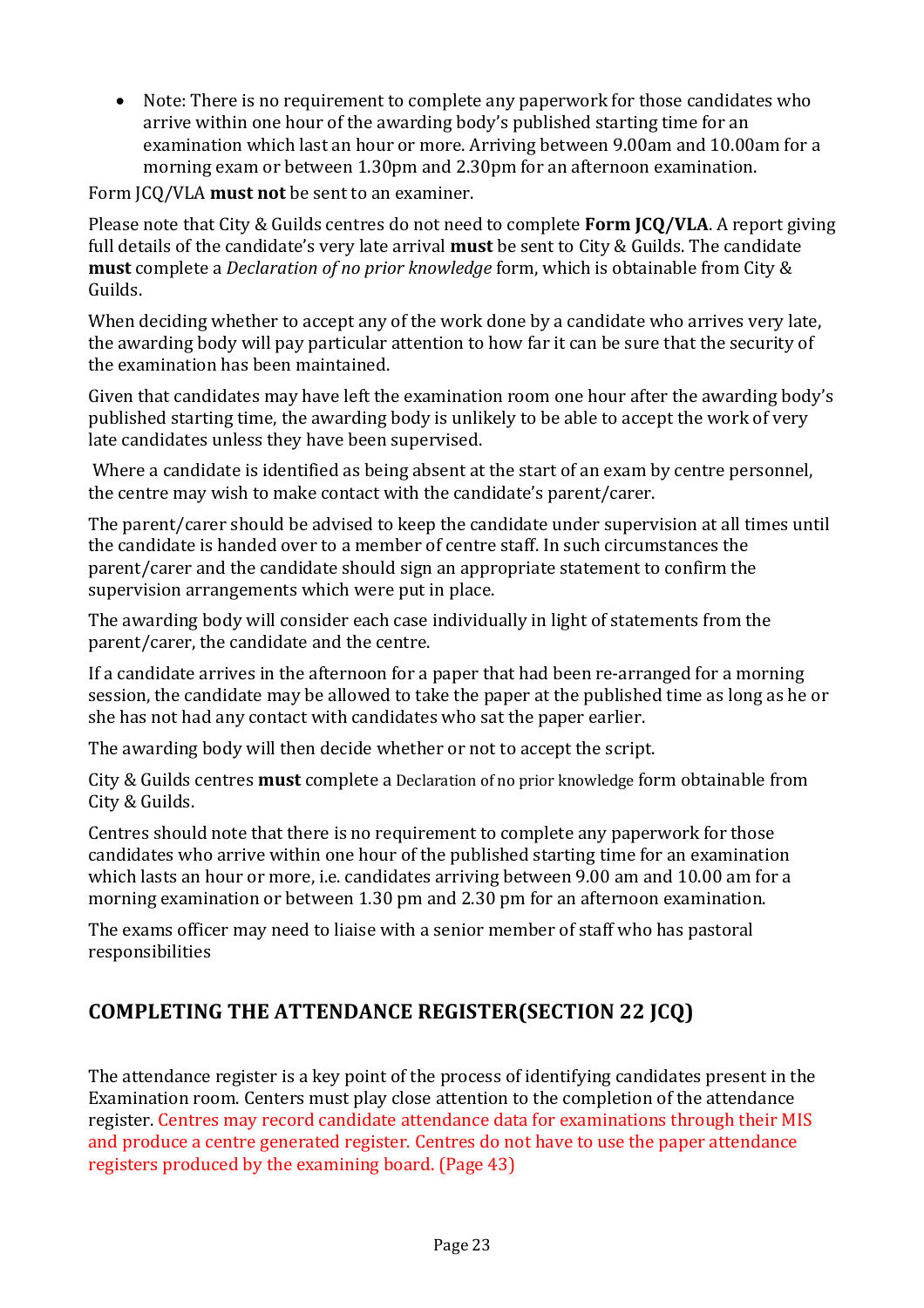#### *The invigilator must:*

- accurately complete the attendance register during the examination, in line with the awarding body's instructions, clearly indicating those candidates who are either present, absent or transferred;
- Write on the attendance register the details of candidates who took the examination but are not shown on the register;
- Cross through the numbers and names of candidates who have been officially withdrawn from a paper or subject but who are still shown on the register;
- Write "transferred to (Centre no)" on the attendance register for a candidate who is sitting the relevant unit/component at another registered centre; invigilators must be briefed on this (Page 43)
- Ensure that a separate attendance register is completed for a candidate who has transferred to Hazelwood centre.
- Follow the instructions on the ICM for City & Guilds examinations and Assessments.
- Keep a copy of the attendance register until the deadline for reviews of marking has passed or until any appeal, malpractice or enquiries have been completed
- The Attendance register MUST have been completed before the end of the examination.
- Once candidates are seated and have started the examination, complete the attendance register. This will allow for the identification of absent candidates who can be contacted as to their whereabouts.

# **LEAVING THE EXAM ROOM (PAGE 44)**

For examinations that last one hour or more, candidates must stay under centre supervision until 10am or 2.30pm 9AM/PM exam)

- For exams that last one hour or more, candidates must stay under centre supervision until 10am or 2.30pm. (1 hour after awarding bodies published starting time. For exams less than 1 hour, candidate's must be supervised and question papers kept in secure storage until the published finishing time.
- Students who are allowed to leave the exam room temporarily must be accompanied by a member of staff.
- Candidates who have finished the exam and have been granted permission to leave early, must hand in their script and other materials before they leave the examination room. These candidates are **NOT** allowed back into the room. (This also applies to the end of the exam)
- Scripts, question papers and other materials must not be removed from the examination room until all candidates have completed the examination.
- Upon completion of BTEC examination, question papers must not be released to Centre personnel and /or candidates at any time. (Written and on-screen exam)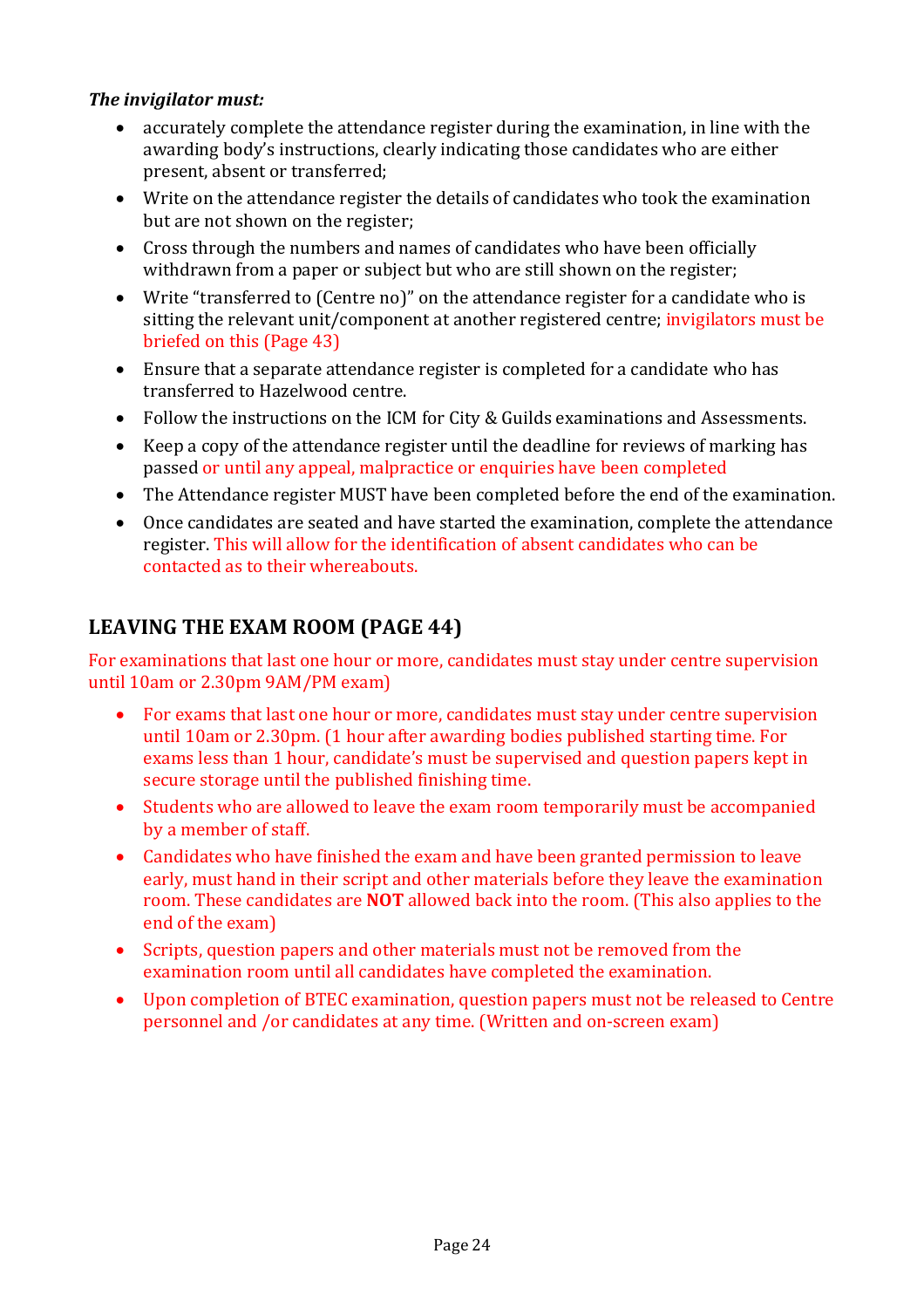# **AT THE END OF THE EXAMINATION**

#### **Finishing the examination**

#### At the end of the examination invigilators must:

- tell the candidates to stop working & remind them that they are still under exam conditions;
- allow candidates who arrived late, (and were allowed) the full working time to do their examination and continue after the normal finishing time; Tell them to stop working after the full working time allowed has passed
- instruct candidates taking written examinations to make sure they have put all the necessary information on their scripts and any additional answer sheets, e.g. candidate name, candidate number, Centre number; Make sure their answers are correctly numbered;
- make sure they have any loose answer sheets inside the answer booklet;
- paper clips or staples must not be used;
- follow the instructions on the ICM for City & Guilds examinations and assessments.
- Candidates granted extra time and/ or supervised rest breaks should carry on for the necessary additional time. Invigilators must be aware in advance of the examination which candidates have been granted extra time to complete their examination and those with supervised rest breaks;
- Only a 5-minute warning to candidates is permitted at the centre' discretion. Where candidates have different finishing times the centre must consider the impact on them;
- Ensure candidates hand in all scripts, question paper and any other material before they leave the exam room.

#### *Collecting scripts*

#### **Invigilators must:**

- collect all the scripts/objective test sheets question papers and any other materials before candidates are allowed to leave the examination room;
- check that there is a script/objective test sheet for every candidate marked as present on the attendance register;
- check that the names on the scripts match the details on the attendance register; (all awarding bodies except CCEA)
- put the scripts/objective test sheets in the order shown on the attendance register;
- check that candidates have used their correct Centre and candidate numbers;
- give the scripts/objective test sheets to the person responsible for despatching them to the awarding body/examiner;
- ensure that scripts are kept secure at all times until they are despatched to the awarding body/examiner.
- When checking that the candidate and centre information matches the details on the attendance register, if a discrepancy is identified the centre may correct the discrepancy or add to the information recorded by the candidate on the front of their answer booklet and/or any supplementary sheets. For example, centre number, candidate number, candidate name or component unit/title. In such a situation the correction should be counter signed on the script. Centres must not alter any other details on the candidate's script.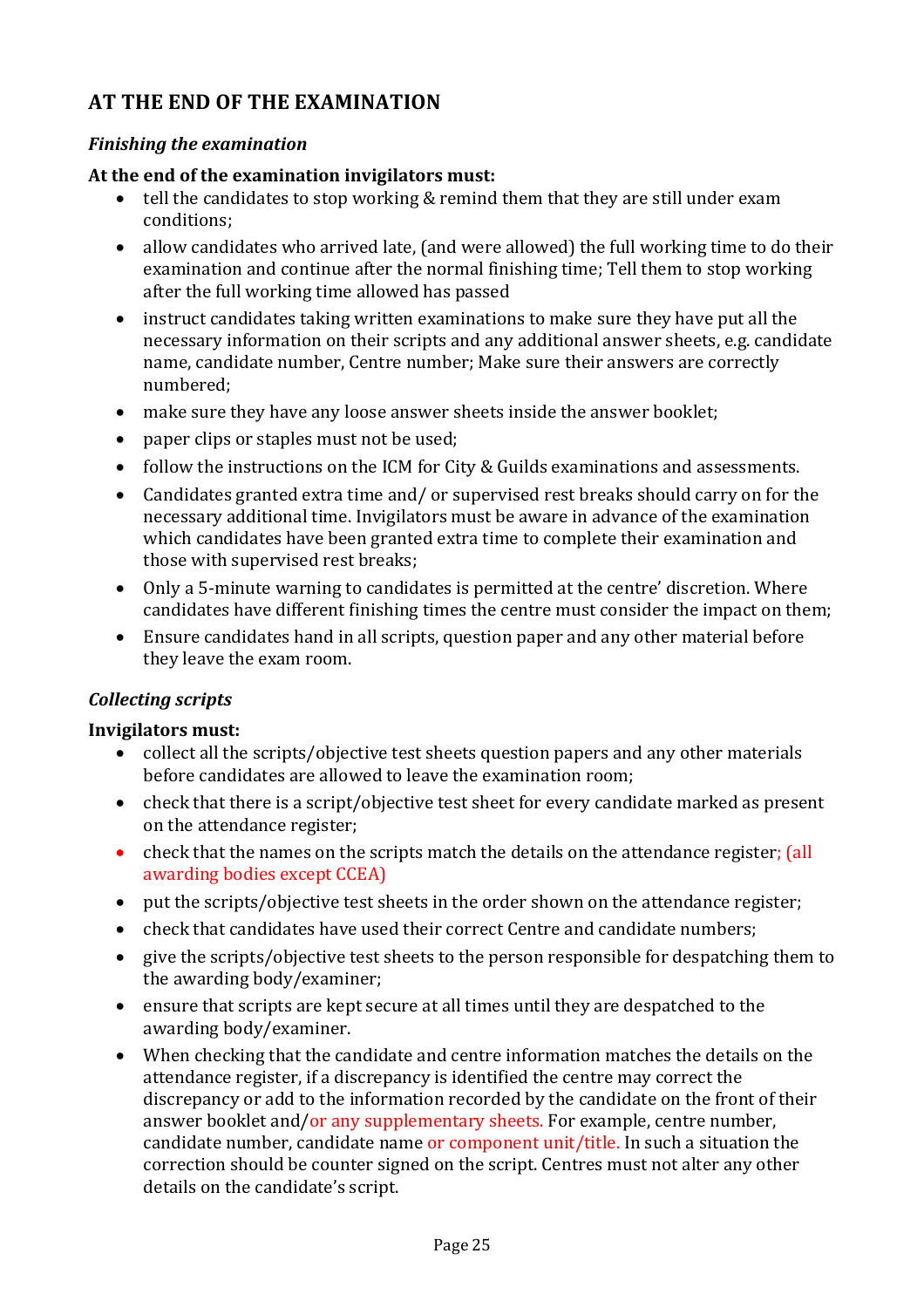- **NOTE:** Question papers must not be removed from the exam room until all candidates have completed the examination.
- Scripts are confidential between candidates and the awarding body. They may not be read or photocopied before they are sent to the awarding body/examiner unless the awarding body has stated otherwise. All scripts must be kept secure until they are despatched to the awarding body.
- The Invigilator must collect all unused stationary in the exam room, check for any loose sheets candidates may have missed and return it to the exam officer.

# **EMERGENCIES (PAGE 25)**

Invigilators should attend training and/or updated sessions ensuring they understand what to do in the case of an emergency as listed below and have also read the Policy. They must follow the actions required in the emergency evacuation procedure issued to them for each exam room and record any incidents as and when they happen to support follow up reporting to the awarding body by the Examination Officer.

The invigilator **must** take the following action in an emergency such as a fire alarm or a bomb alert.

- $\bullet$  Stop the candidates from writing.
- Collect the attendance register (in order to ensure all candidates are present).
- Evacuate the examination room in line with the instructions given by the appropriate authority.
- Advise candidates to leave all question papers and scripts in the examination room.
- Candidates should leave the room in silence.
- Make sure that the candidates are supervised as closely as possible while they are out of the examination room to make sure there is no discussion about the examination.
- Make a note of the time of the interruption and how long it lasted.
- Allow the candidates the full working time set for the examination.
- If there are only a few candidates, consider the possibility of taking the candidates (with question papers and scripts) to another place to finish the examination.
- Make a full report of the incident and of the action taken, and send to the relevant awarding body.

#### **PLEASE REFER TO EMERGENCY EVACUATION POLICY**

#### **MALPRACTICE (PAGE 45)**

- $\blacksquare$  Where a candidate is being disruptive, the invigilator must warn the candidate that he/she may be removed from the exam room. They should also be told that the awarding body will be informed and may decide to penalise them, which could include disqualification.
- The Invigilator must record what has happened. Wherever possible, the invigilator should remove and keep any unauthorised material that a candidate may have in the examination. Assistance can be summoned.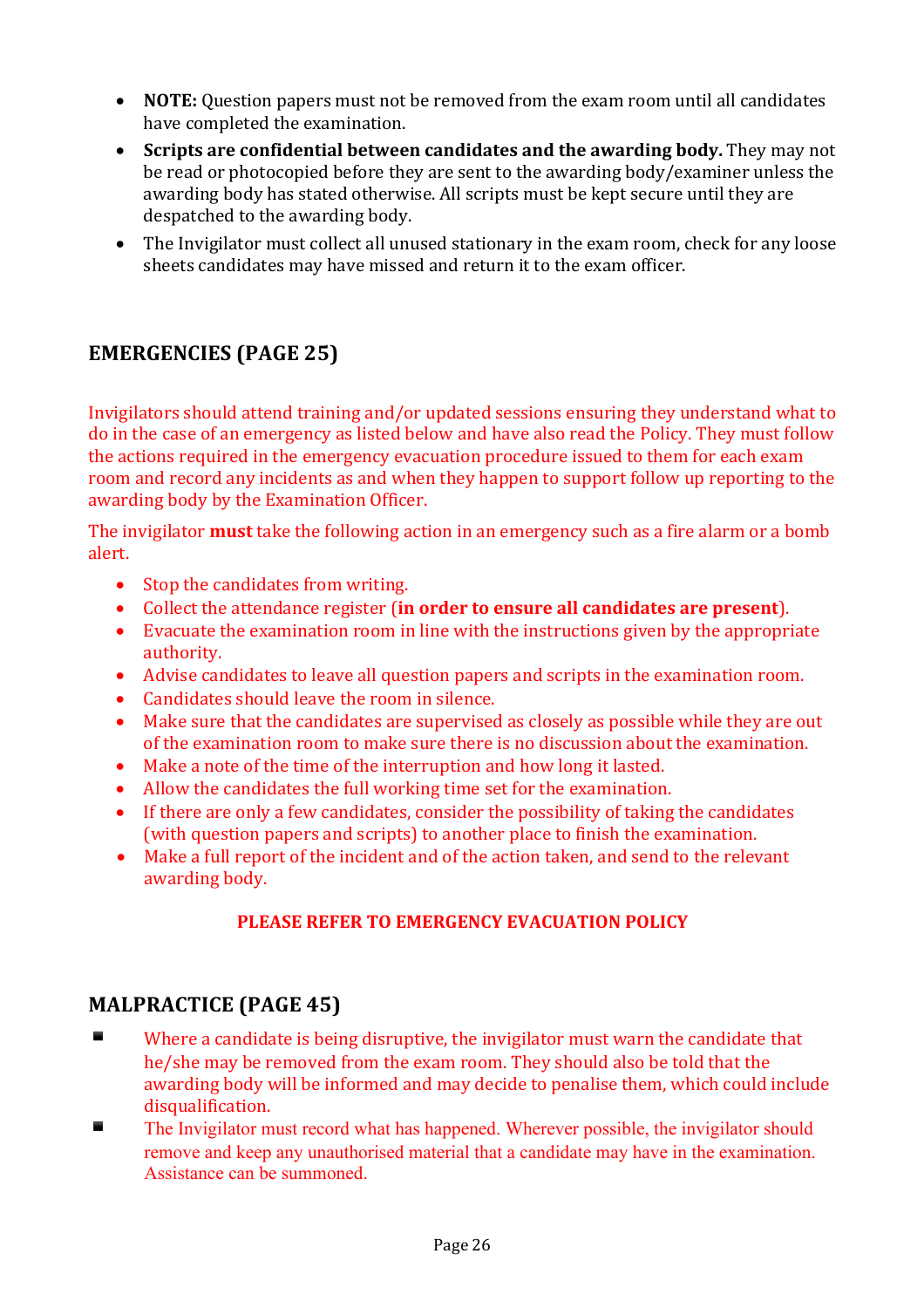- The Head of Centre must report to the awarding body immediately all cases of suspected or actual malpractice involved in the exam. (Form JCQ/M1 Form must be completed. Examination scripts must be packed as normal.
- The Head of centre can remove a candidate from the exam room if the candidate is disruptive to others.
- The Head of Centre has a duty to monitor and report potential malpractice by invigilators and centre staff to the awarding body immediately.
- Where candidates commit malpractice, the awarding body may decide to penalise them which could include disqualification.

# **AFTER THE EXAMINATION (PAGE 52-55 JCQ)**

#### **Packing scripts**

#### **You must:**

- $\bullet$  Check vou have enough large plastic envelopes
- use the plastic envelopes provided by the appropriate awarding body regardless of the number of scripts you have to send;
- Ensure that every script or objective test sheet from the exam has been included. (Only 1 set of examination papers per plastic envelope)
- Enclose the relevant attendance registers with the scripts in the same order as listed on the attendance register (The attendance register must still be completed and sent even when there are no scripts)
- Ensure cover sheets accompany scripts where appropriate, e.g. for those candidates granted access arrangements. The cover sheet must be placed inside the script.
- Use the pre-addressed labels provided by the awarding bodies  $(1)$  label per package/use the whole address label/fasten envelopes securely – no staples, string or brown tape) The address label must be visible and legible.

#### **You must not:**

- include anything other than the examination scripts and the attendance register(s);
- $\bullet$  identify the College in any way to the examiner
- combine packages, even where scripts for more than one exam are going to the same address
- $\bullet$  overfill packages as they may split open during transit;
- write on labels or alter them in any way.

Once sealed exam envelopes should be secured by the Exams Officer or Office Manager who will record them and secure them until they are collected by Royal Mail or CCEA in the centre's secure storage facility. For sending scripts, please refer to Page 52.

Policy effective as of November 2021.

………………………….. …………………………..

Mrs Catherine Delaney Ms Maire Thompson **Examinations Officer** *Principal*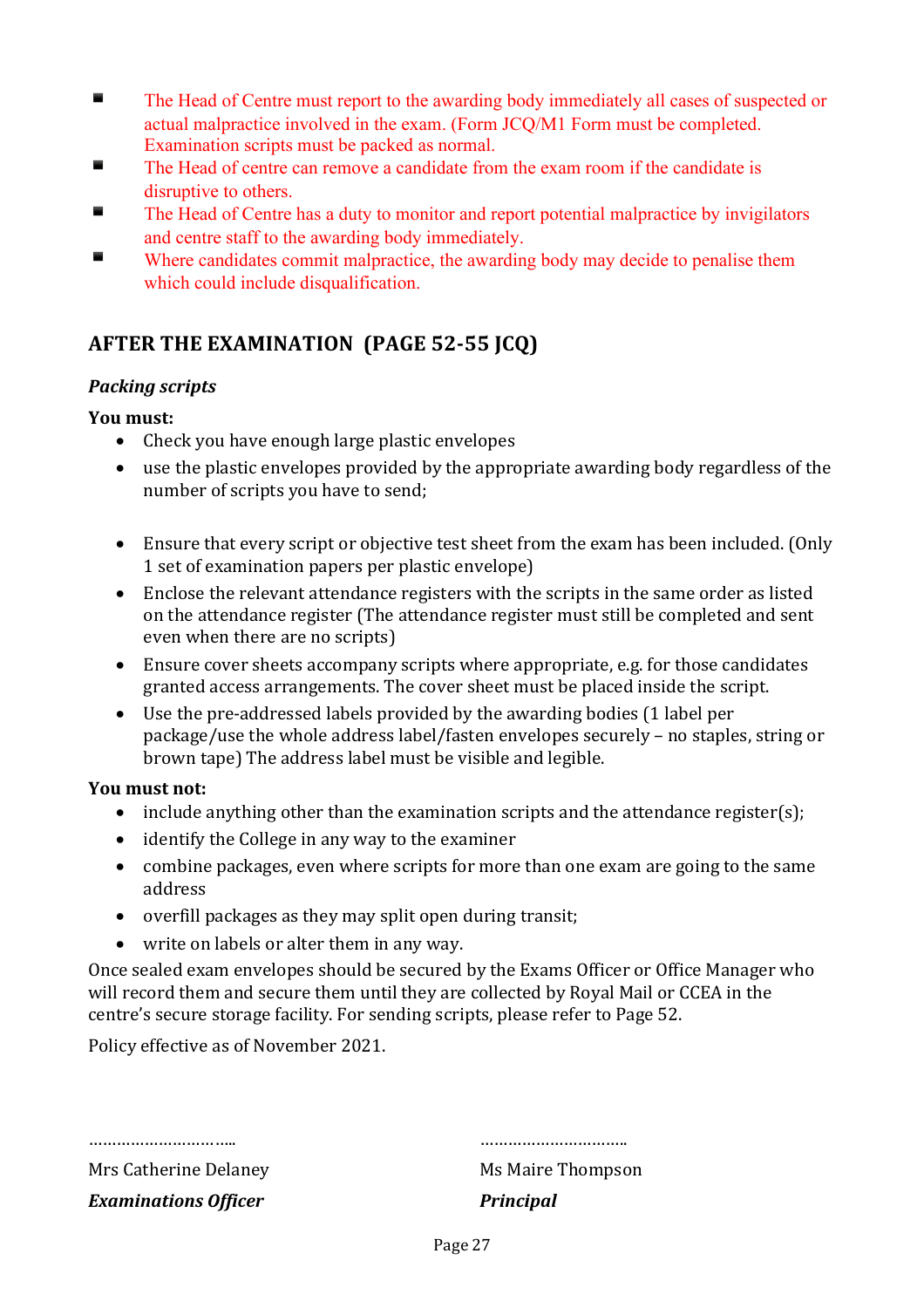# **APPENDICES**

#### **1. THE ROLE OF THE INVIGILATOR: CHECKLIST FOR INVIGILATORS: PG 23 - 24, 34 -53.**

The role of the Invigilator is to ensure that the examination is conducted according to the ICQ guidelines in order to:

- $\bullet$  Ensure all candidates have an equal opportunity to demonstrate their abilities:
- Ensure the security of the examination before, during and after the examination;
- Prevent possible candidate malpractice:
- Prevent possible administrative failures.

#### **2. INVIGILATION ARRANGEMENTS FOR CANDIDATES WITH ACCESS ARRANGEMENTS PAGES 25 - 31**

#### **Oral Language Modifier/ Practical Assistant/ Reader/ Scribe**

• Candidates requiring any of the above will be accommodated separately and a separate invigilator will be appointed.

#### **3. CANDIDATES WHO ARRIVE LATE PAGE 42**

• A candidate who arrives after the start of the examination should be allowed the full time for the examination if it is possible to accommodate them in the College.

#### A candidate will be considered very late if they arrive:

• more than one hour after the published starting time for an examination which lasts one hour or more, i.e. after 10.00 am for a morning examination or after 2.30 pm for an afternoon examination. 

#### For examinations that last less than one hour, a candidate will be considered very late if they arrive:

• after the awarding body's published finishing time for the examination or 30 minutes after the awarding body's published starting time, whichever is later.

#### **Where a candidate arrives very late for an examination you must:**

- send the script to the awarding body/examiner in the normal way;
- send a full written report to the awarding body on Form JCQ/VLA;
- warn the candidate that the awarding body may not accept their work.

#### **4. LEAVING THE EXAMINATION ROOM PAGE 44**

For examinations that last one hour or more, candidates must stay under College supervision until the published end of the examination. **NO STUDENT MAY LEAVE THE HALL UNDER ANY CIRCUMSTANCES.** 

For examinations that last less than one hour, candidates must be supervised and question papers must be kept in secure storage until the published finishing time of the examination or 30 minutes after the awarding body's published starting time, whichever is later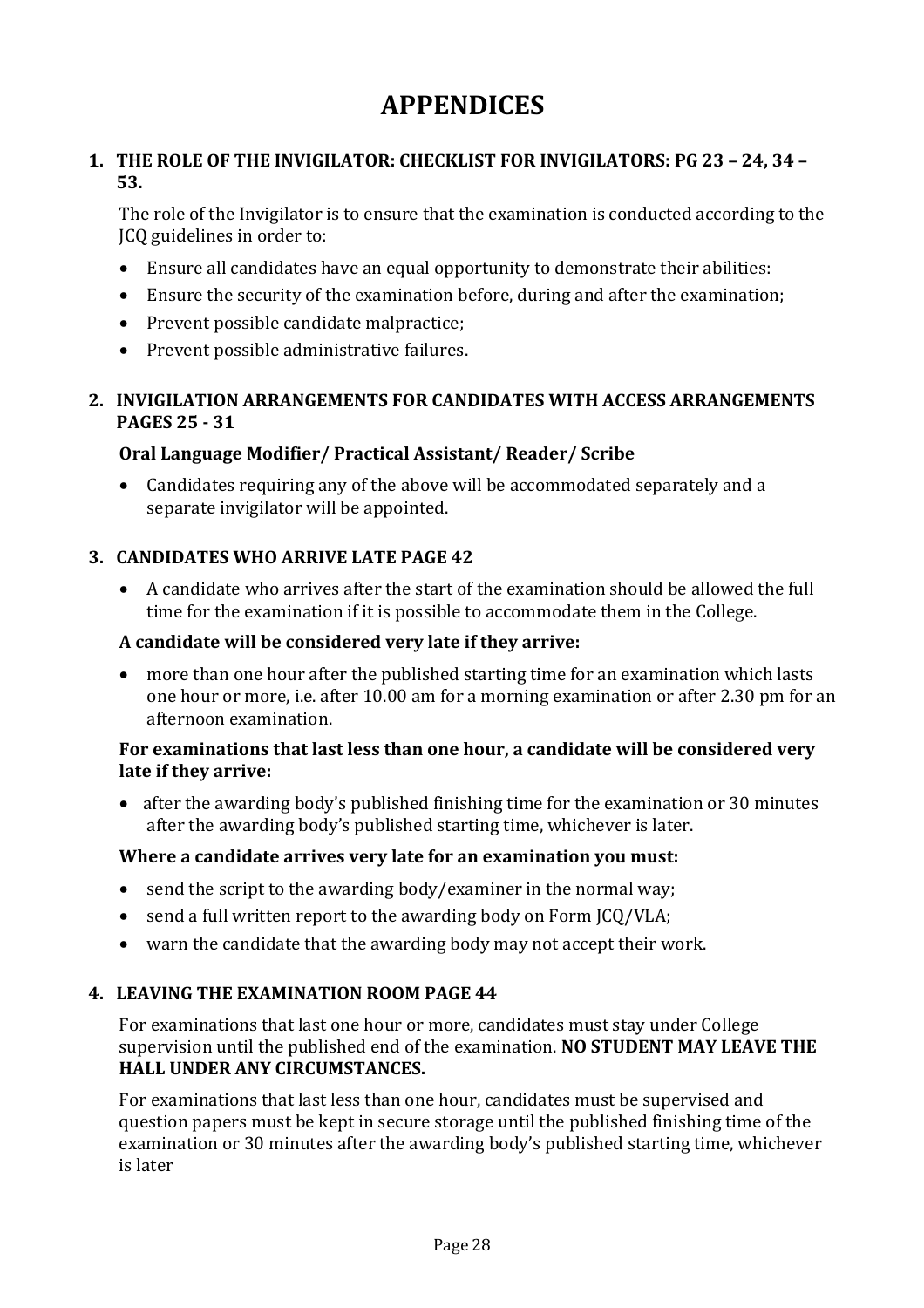**Candidates who take an examination earlier than the published starting time shown on the timetable must stay under supervision until one hour after the** awarding body's published starting time for that examination.

Also, you *must* make sure that question papers used by those candidates are kept in secure storage until one hour after the published starting time for that examination.

A member of staff **must** accompany candidates who are allowed to leave the examination room temporarily. Those candidates may be allowed extra time at the discretion of the College to compensate for their temporary absence.

Candidates who have finished their work earlier than the time allotted are *not allowed* to leave the examination room early. Examination papers will be collected by the invigilator at the end of the exam.

Question papers *must not* be removed from the examination room until the end of the examination session in the College.

#### **5. MALPRACTICE PAGE 45 (ALSO REFER TO SUSPECTED MALPRACTICE POLICIES AND PROCEDURES JCQ 2021 – 2022.**

If a candidate is suspected of malpractice, the invigilator **must** warn the candidate that he/she may be removed from the examination room. The candidate should also be warned that the awarding body will be informed and may decide to penalise them which could include disqualification.

The invigilator *must* record what has happened and wherever possible, the invigilator should remove and keep any unauthorised material that a candidate may have in the examination. If necessary, the invigilator should summon assistance.

**The Principal must report to the awarding body immediately all cases of suspected or** *actual malpractice in connection with the examination. Form*  $\text{ICO}/\text{M1}$  *— Report of Suspected Malpractice must* be completed. The Principal has the authority to remove a candidate from the examination room but should only do so if the candidate would disrupt others by remaining in the room.

**The Principal has a duty to monitor and report potential malpractice by invigilators** and centre staff to the awarding body immediately.

#### **6. EMERGENCIES PAGE 46 – REFER TO EMERGENCY EVACUATION POLICY**

The invigilator *must* take the following action in an emergency such as a fire alarm or a bomb alert. 

- $\bullet$  Stop the candidates from writing.
- Collect the attendance register (in order to ensure all candidates are present) and evacuate the examination room in line with the instructions given by the appropriate authority.
- Advise candidates to leave all question papers and scripts in the examination room. Candidates should leave the room in silence. Candidates must be advised to close their answer booklet.
- Make sure that the candidates are supervised as closely as possible while they are out of the examination room to make sure there is no discussion about the examination. Make a note of the time of the interruption and how long it lasted.
- Allow the candidates the full working time set for the examination.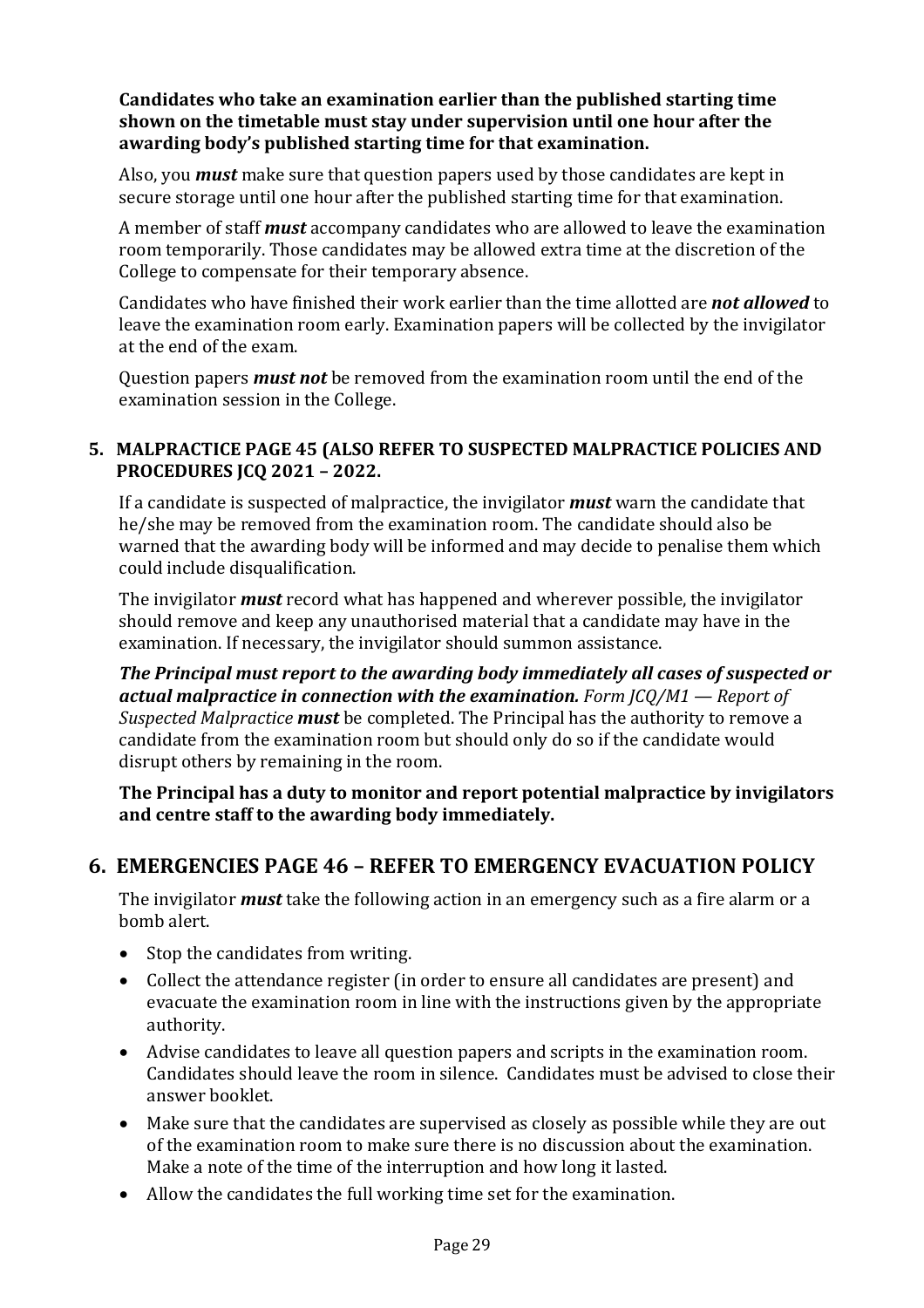- If there are only a few candidates, consider the possibility of taking the candidates (with question papers and scripts) to another place to finish the examination.
- Make a full report of the incident and of the action taken and send to the relevant awarding body. Where candidates are unable to return to the building to complete the examination, the relevant awarding body must be contacted immediately for advice. The awarding bodies have procedures in place to ensure that candidates are not disadvantaged where they are unable to complete the examination due to circumstances beyond their control.
- Candidates must be given the opportunity to sit the examination for its published duration. Advice must be sought from the relevant awarding body as soon as it's safe to do so particularly where the centre is concerned about the security of the examination.